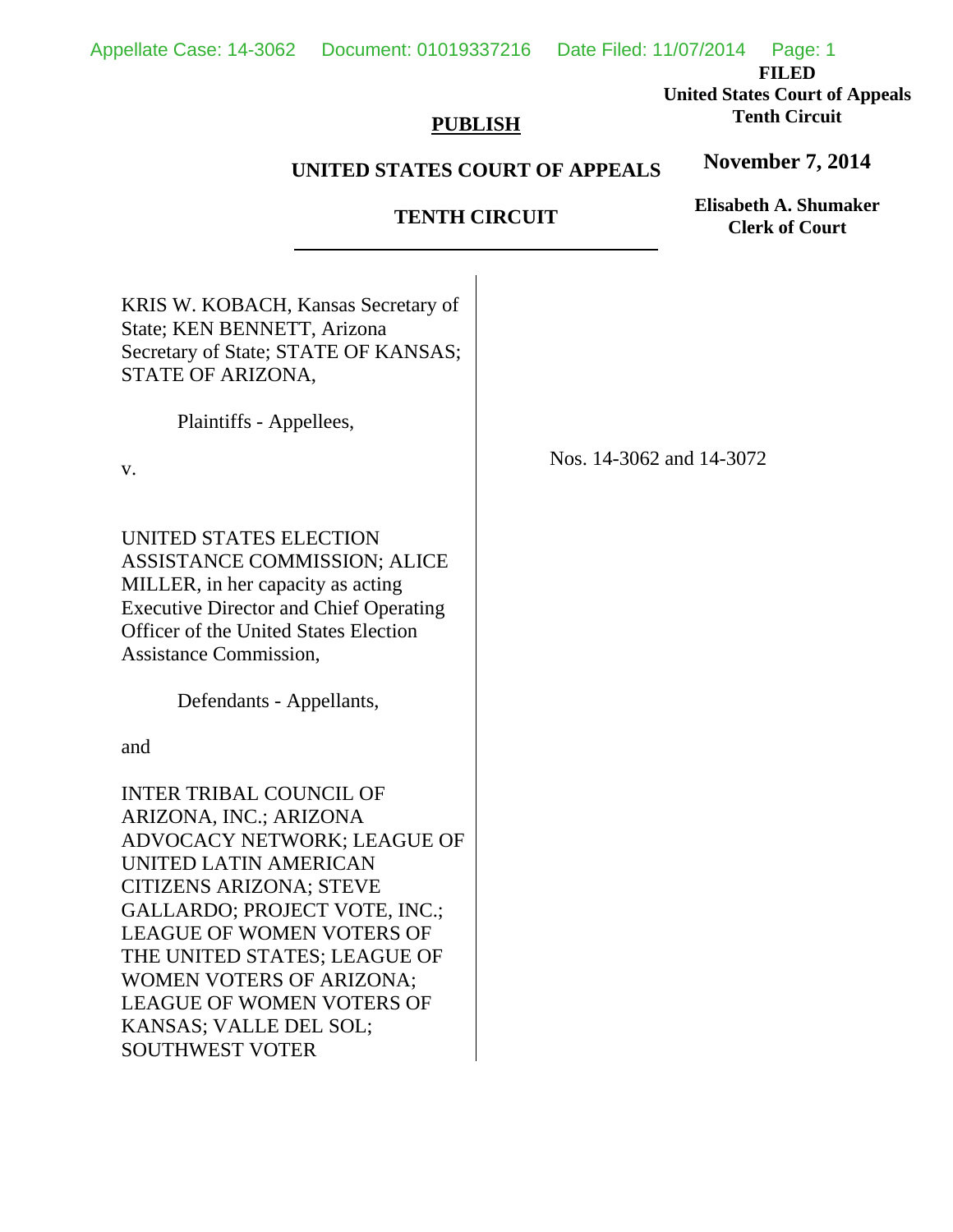REGISTRATION EDUCATION PROJECT; COMMON CAUSE; CHICANOS POR LA CAUSA, INC.; DEBRA LOPEZ,

> Defendant Intervenors - Appellants.

------------------------------

REPRESENTATIVES NANCY PELOSI, STENY H. HOYER, JAMES E. CLYBURN, XAVIER BECERRA, MARCIA L. FUDGE, RUBEN HINOJOSA, JUDY CHU, ROBERT A. BRADY; ROCK THE VOTE; VOTO LATINO; PROTECTING ARIZONA'S FAMILY COALITION; NONPROFIT VOTE; FAIR SHARE EDUCATION FUND; FAIR SHARE; AMERICAN UNITY LEGAL DEFENSE FUND; ALLIED EDUCATIONAL FOUNDATION; JUDICIAL WATCH, INC.; EAGLE FORUM EDUCATION & LEGAL DEFENSE FUND; THE STATES OF GEORGIA AND ALABAMA,

 $\overline{a}$ 

Amici Curiae.

**Appeal from the United States District Court for the District of Kansas (D.C. No. 5:13-CV-04095-EFM-TJJ)**

Bonnie I. Robin-Vergeer (Jocelyn Samuels, Acting Assistant Attorney General, and Diana K. Flynn and Sasha Samberg-Champion, attorneys, with her on the briefs), United States Department of Justice Civil Rights Division - Appellate Section, Washington, D.C., for the Defendants-Appellants.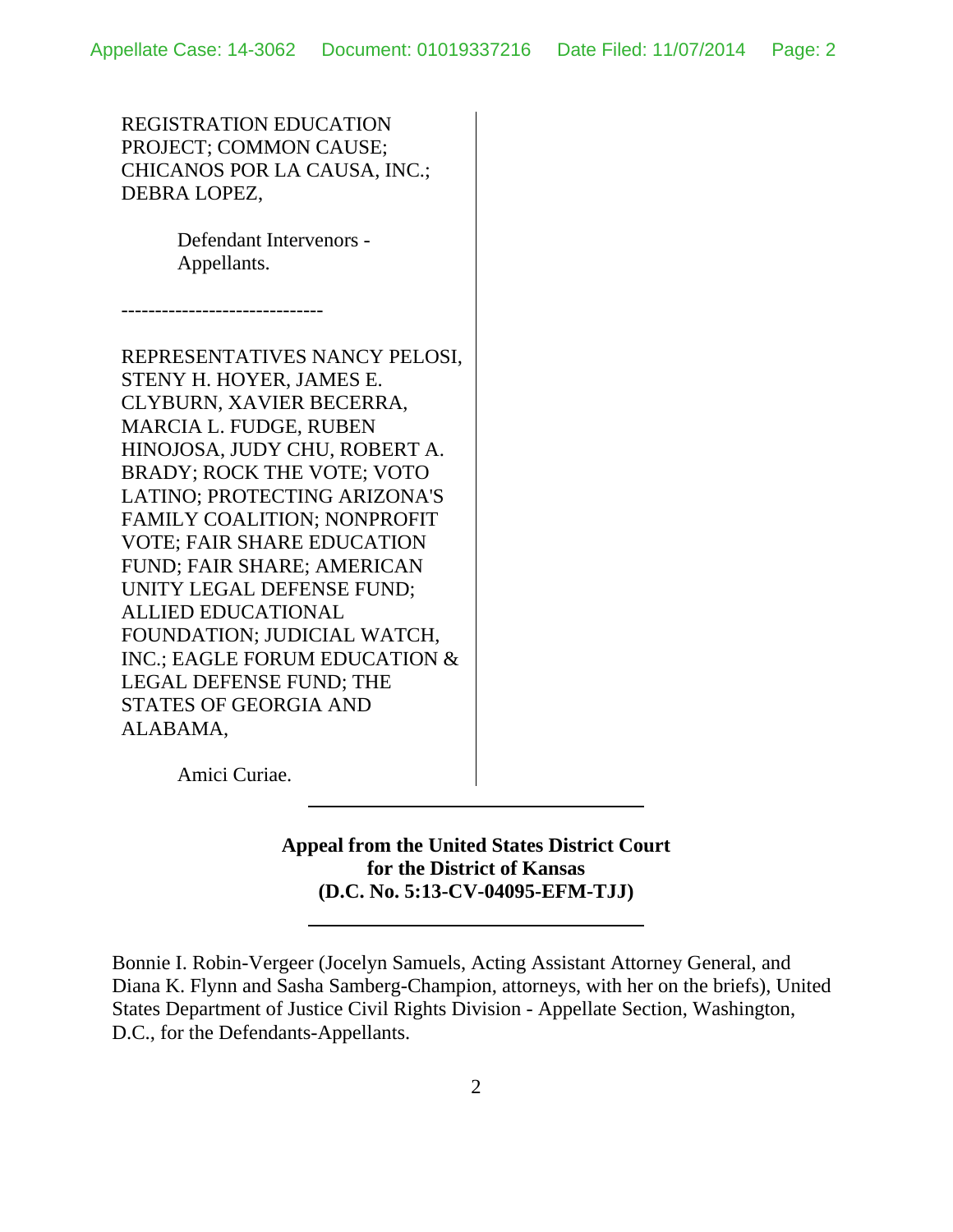Kris W. Kobach, Secretary of State of Kansas (Thomas E. Knutzen and Caleb D. Crook, Kansas Secretary of State's Office, Topeka Kansas; Thomas C. Horne, Attorney General of Arizona and Michele L. Forney, Arizona Attorney General's Office, Phoenix, Arizona; and Derek Schmidt, Attorney General of Kansas and Stephen R. McAllister and Jeffrey A. Chanay, Kansas Attorney General's Office, Topeka, Kansas, with him on the brief), Kansas Secretary of State's Office, Topeka, Kansas for the Plaintiffs-Appellees.

Susan Davies, Jonathan Janow, and Rachel B. Funk, Kirkland & Ellis LLP, Washington, D.C.; Michael C. Keats, Bonnie L. Jarrett, and Adam Teitcher, Kirkland & Ellis LLP, New York, New York; David G. Seely, Fleeson, Gooing, Coulson & Kitch LLC, Wichita, Kansas; and Wendy R. Weiser, Tomas Lopez, and Jonathan Brater, Brennan Center for Justice at NYU School of Law, New York, New York, Michelle Kanter Cohen, Project Vote, Inc., Washington, D.C.; Lee Thompson, Erin C. Thompson, Thompson Law Firm, LLC, Wichita, Kansas; and Robert N. Weiner, John A. Freedman, Andrew W. Beyer, and Andrew Treaster, Arnold & Porter, LLP, Washington, D.C.; Nina Perales, Ernest Herrera, Mexican American Legal Defense and Education Fund, San Antonio, Texas; Jeffrey J. Simon and Judd M. Treeman, Husch Blackwell LLP, Kansas City, Missouri; Linda Smith, Adam P. KohSweeney, and J. Jorge deNeve, O'Melveny & Myers LLP, Los Angeles, California; Lane Williams and Kip Elliot, Disability Rights Center of Kansas, Topeka, Kansas; Mark A. Posner and Erandi Zamora, Lawyers' Committee for Civil Rights Under Law, Washington, D.C.; Linda Stein, Errol R. Patterson, and Jason A. Abel, Steptoe & Johnson, LLP, Washington, D.C.; Joe P. Sparks, Laurel A. Herrmann, and Julia M. Kolsrud, The Sparks Law Firm, P.C., Scottsdale, Arizona; David B. Rosenbaum, Thomas L. Hudson, and Anna H. Finn, Osborn Maledon, P.A., Phoenix, Arizona; and Daniel B. Kohrman, AARP Foundation Litigation, Washington, D.C., submitted a brief on behalf of Intervenors-Appellants League of Women Voters of the United States, League of Women Voters of Arizona, League of Women Voters of Kansas, Project Vote, Inc., Southwest Voter Registration Education Project, Common Cause, Chicanos Por La Causa, Inc., Debra Lopez, and Inter Tribal Council of Arizona, Inc., Arizona Advocacy Network, League of United Latin American Citizens Arizona, and Steve Gallardo.

Nina Perales, Ernest Herrera, Mexican American Legal Defense and Education Fund, San Antonio, Texas; Jeffrey J. Simon and Judd M. Treeman, Husch Blackwell LLP, Kansas City, Missouri; Linda Smith, Adam P. KohSweeney, and J. Jorge deNeve, O'Melveny & Myers LLP, Los Angeles, California, submitted a brief on behalf of Intervenor-Appellant Valle Del Sol.

Bradley J. Schlozman, Hinkle Law Firm, LLC, Wichita, Kansas, and Robert D. Popper and Chris Fedeli, Judicial Watch, Inc., Washington, D.C., filed an amicus curiae brief for Judicial Watch, Inc. and Allied Educational Foundation.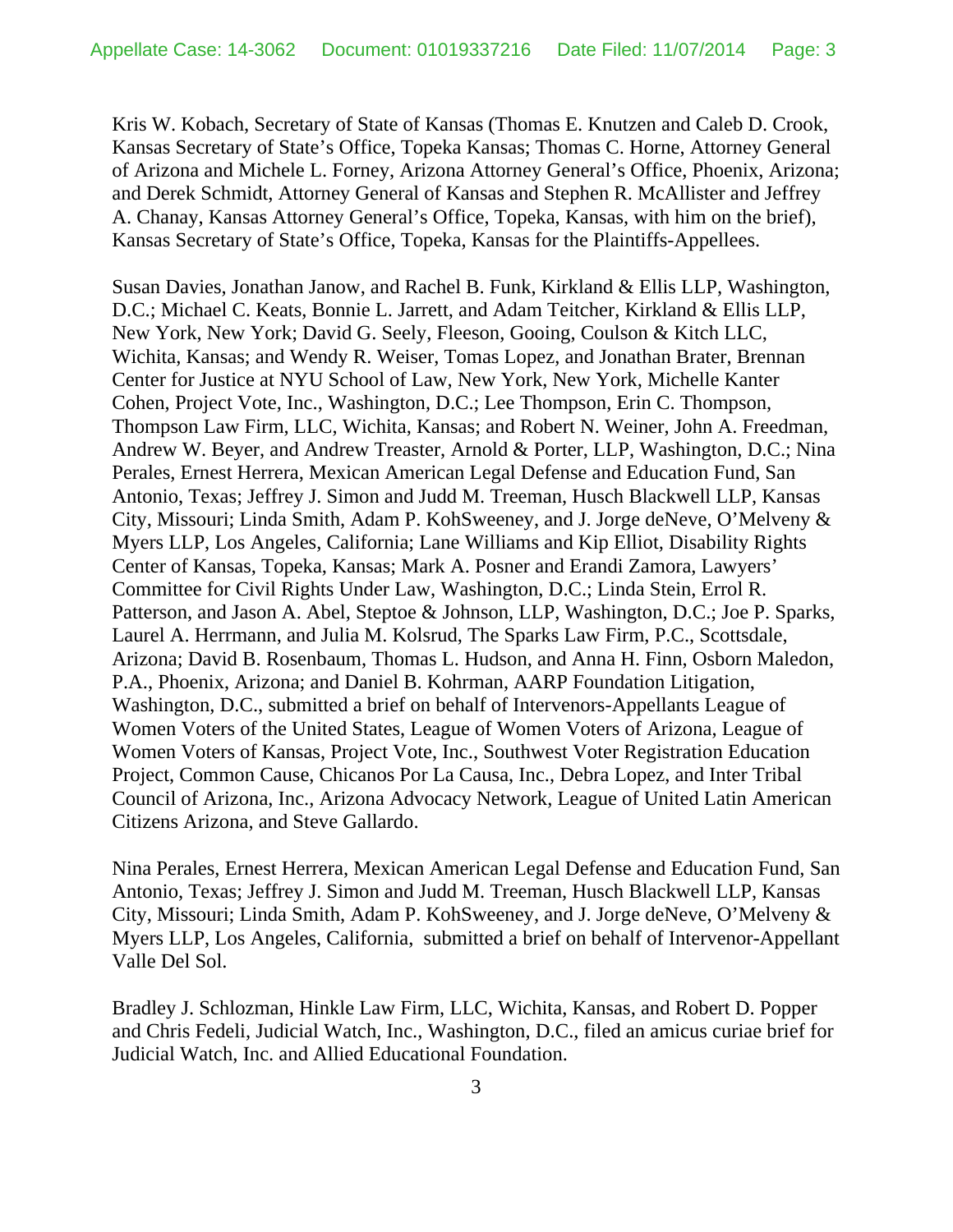Lawrence J. Joseph, Washington, D.C., filed an amicus curiae brief for Eagle Forum Education & Legal Defense Fund.

Edith Hakola, American Unity Legal Defense Fund, Warrenton, Virginia, and Barnaby Zall, Weinberg, Jacobs Tolani, Bethesda, Maryland, filed an amicus curiae brief for American Unity Legal Defense Fund.

Luther Strange, Alabama Attorney General, Samuel S. Olens, Georgia Attorney General, and Dennis Dunn, Deputy Attorney General, Georgia Department of Law, Atlanta, Georgia, Montgomery, Alabama, filed an amicus curiae brief for the States of Georgia and Alabama.

Karl J. Sandstrom, Perkins Coie, LLP, Washington, D.C., and Joshua L. Kaul, Perkins Coie, LLP, Madison, Wisconsin, filed an amicus curiae brief for Representatives Nancy Pelosi, Steny H. Hoyer, James E. Clyburn, Xavier Becerra, Marcia L. Fudge, Ruben Hinojosa, Judy Chu, and Robert A. Brady.

Stuart C. Naifeh, Demos, New York, New York, and Brenda Wright and Lisa J. Danetz, Demos, Brighton, Massachusetts, filed an amicus curiae brief for Community Voter Registration Organizations.

Before **LUCERO**, **HOLMES**, and **PHILLIPS**, Circuit Judges.

 $\overline{\phantom{a}}$ 

 $\overline{a}$ 

**LUCERO**, Circuit Judge.

Arizona Secretary of State Ken Bennett and Kansas Secretary of State Kris

Kobach sought, on behalf of their respective states, that the Election Assistance

Commission ("EAC") add language requiring documentary proof of citizenship to each

state's instructions on the federal voter registration form ("Federal Form"). The EAC

concluded that the additional language was unnecessary and denied their requests. After

Kobach and Bennett filed suit challenging the EAC's decision, the district court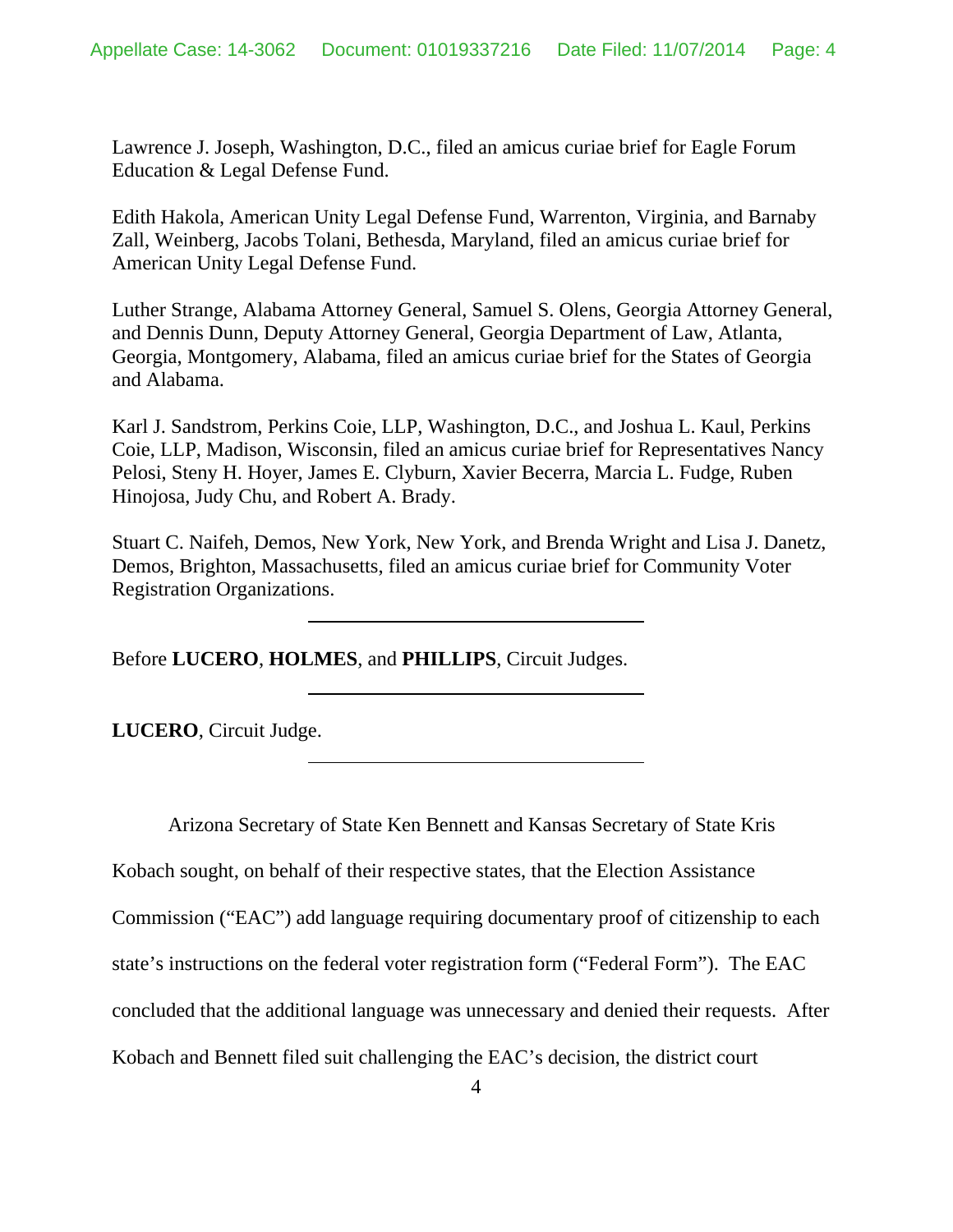concluded that the agency had a nondiscretionary duty to grant their requests. We hold that the district court's conclusion is in error in that it is plainly in conflict with the Supreme Court's decision in Arizona v. Inter Tribal Council of Arizona, Inc., 133 S. Ct. 2247 (2013) (ITCA). Were the agency's duty "nondiscretionary," the ITCA majority would have so concluded and arrived at an opposite result. This would, of course, have rendered the Court's suggested option of Administrative Procedure Act ("APA") appellate review both unnecessary and inapplicable. It would also have made the Justice Thomas dissenting opinion endorsing the theory Arizona and Kansas bring to us in this appeal the majority not the dissent. This is one of those instances in which the dissent clearly tells us what the law is not. It is not as if the proposition had not occurred to the majority of the Court. Applying traditional APA review standards, our thorough reading of the record establishes that Kobach and Bennett have failed to advance proof that registration fraud in the use of the Federal Form prevented Arizona and Kansas from enforcing their voter qualifications. Exercising jurisdiction under 28 U.S.C. § 1291, we therefore reverse the grant of judgment favoring Kobach and Bennett, and remand with instructions to vacate.

## **I**

The present appeal is the latest installment in a long-running dispute over the Federal Form. In 2004, Arizona passed Proposition 200, which requires documentary proof of citizenship for voter registration. On December 12, 2005, Arizona asked the EAC to add language to the Federal Form's state-specific instructions indicating a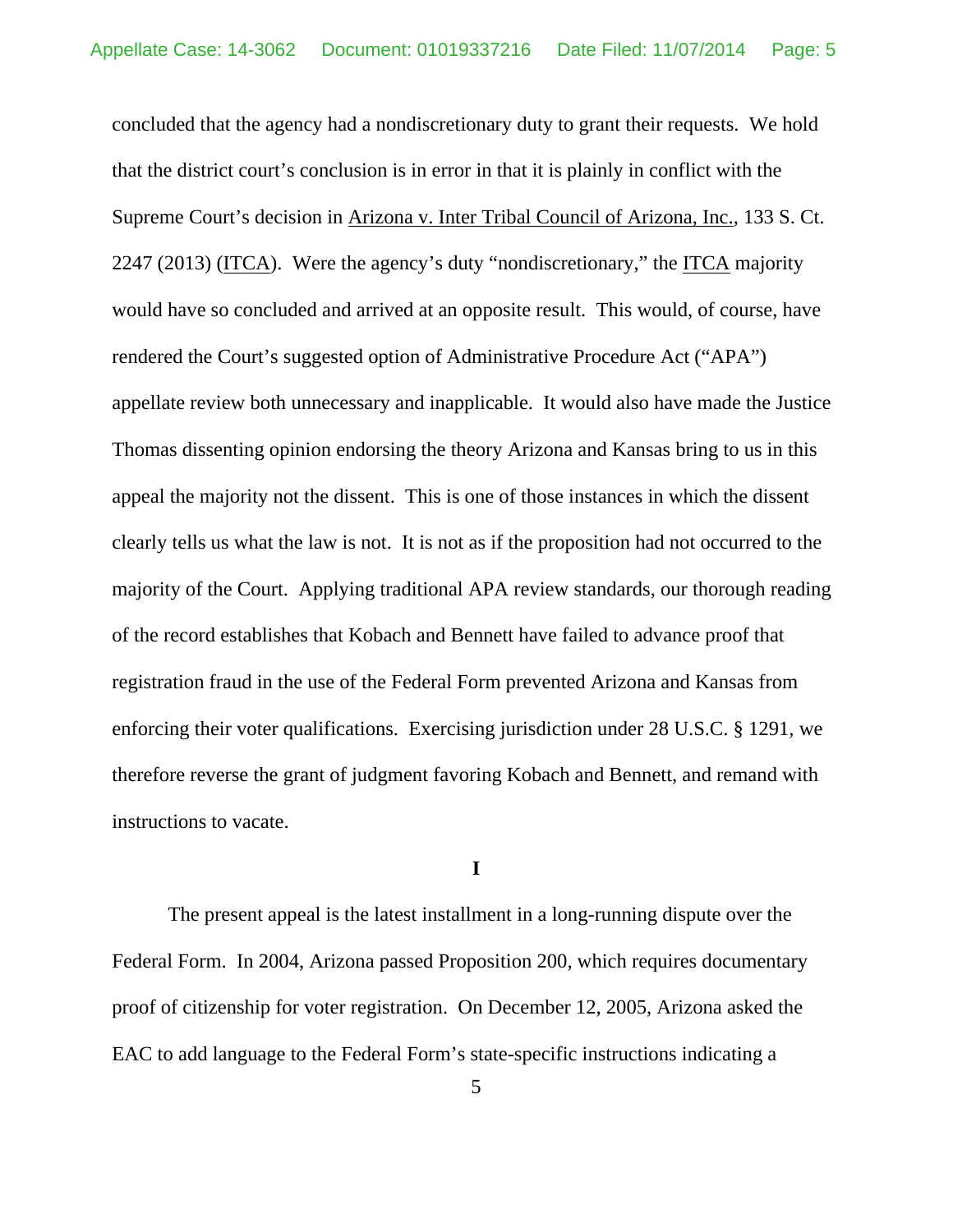documentary proof of citizenship requirement. The EAC's Executive Director denied the request, leading Arizona to ask the EAC commissioners to reconsider the denial. By a 2- 2 vote, the commissioners effectively confirmed the Executive Director's denial.

Meanwhile, various organizations and individuals, many of them Intervenor-Appellants in this case, challenged Proposition 200 in federal court. Their suit culminated in the Supreme Court holding that the National Voter Registration Act ("NVRA") "precludes Arizona from requiring a Federal Form applicant to submit information beyond that required by the form itself." ITCA, 133 S. Ct. at 2260. Anticipating this case, the Court stated: "Arizona may, however, request anew that the EAC include such a requirement among the Federal Form's state-specific instructions, and may seek judicial review of the EAC's decision under the [APA]." Id.

 Just two days after the ITCA decision, Arizona again asked the EAC to include documentary proof of citizenship language as a state-specific instruction on the Federal Form. Kansas, which had enacted legislation similar to Proposition 200, made a similar contemporaneous request. Both petitions were deferred on the basis that the EAC lacked a quorum of commissioners. Kobach and Bennett then sued the EAC in the U.S. District Court for the District of Kansas, alleging that the EAC's failure to act violated the APA and that the NVRA is unconstitutional as applied. The district court ordered the EAC to issue a final agency action by January 17, 2014.

After receiving and reviewing 423 public comments, including comments from Arizona, Kansas, and each of the Intervenor-Appellants, the EAC's Executive Director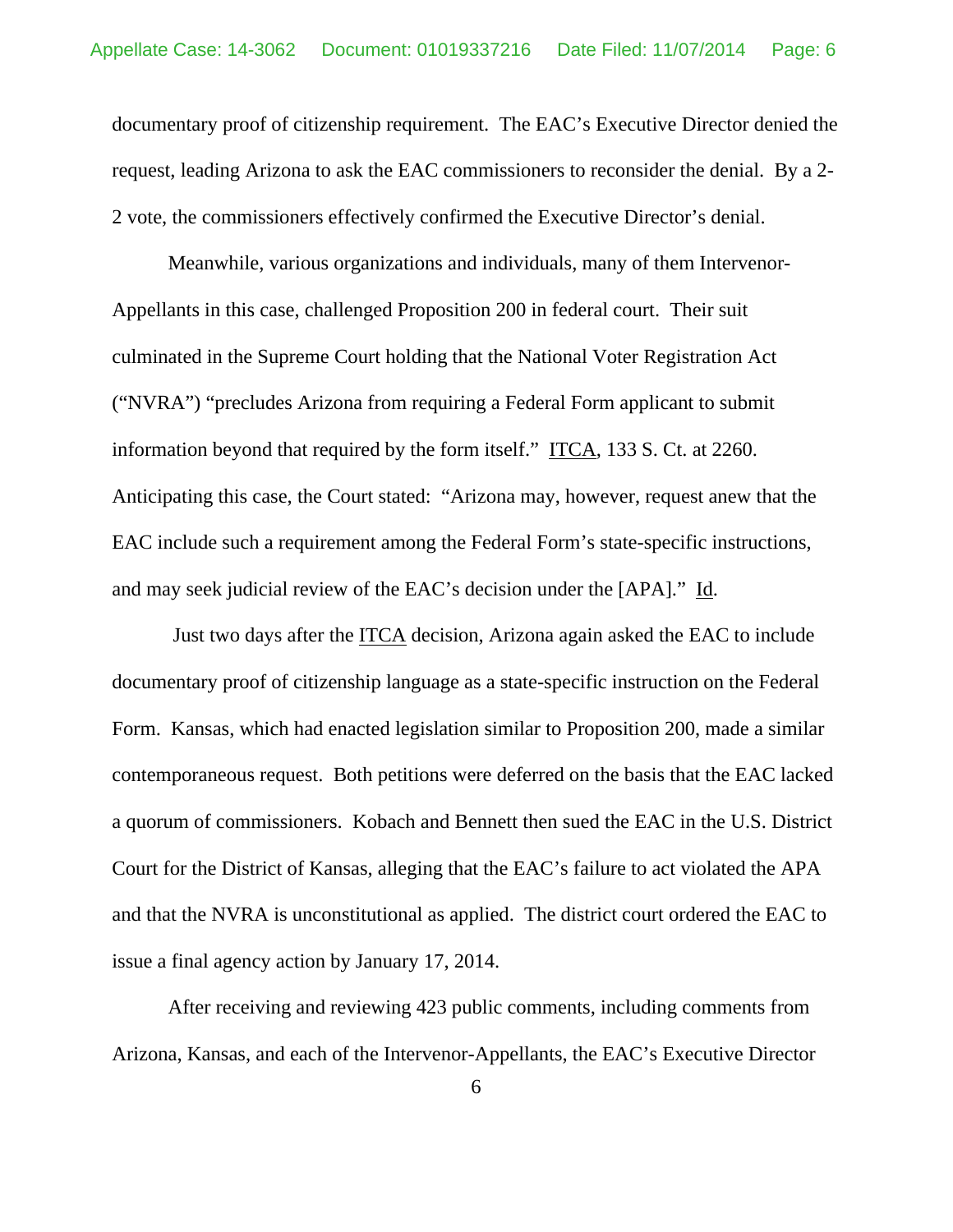issued a memorandum on January 17, 2014, denominated as final agency action, denying the states' requests. Kobach and Bennett then renewed their previous demand for relief. This request was granted by the district court and the EAC was ordered to add the subject language to the Federal Form on the district court's conclusion that the NVRA did not preempt state laws requiring proof of citizenship, and that the EAC had a nondiscretionary duty to grant Kobach's and Bennett's petitions. We stayed the order. The merits appeal is now before us.

### **II**

We review questions of statutory interpretation de novo. United States v. Porter, 745 F.3d 1035, 1040 (10th Cir. 2014). Likewise, we review district court decisions under the APA de novo. Forest Guardians v. U.S. Forest Serv., 641 F.3d 423, 428 (10th Cir. 2011). Our de novo review includes the question of whether an agency acted within the scope of its authority. Wyoming v. U.S. Dep't of Agric., 661 F.3d 1209, 1227 (10th Cir. 2011).

The arguments of the parties and intervenors require us to address four issues: (1) as preliminary matters, (a) is the Executive Director's decision a final agency action over which we may exercise jurisdiction, and (b) if so, is it procedurally valid, such that we may reach the merits; (2) does the EAC have a nondiscretionary duty to approve the states' requests under the NVRA; (3) is the Executive Director's decision arbitrary and capricious; and (4) is the Executive Director's decision unconstitutional?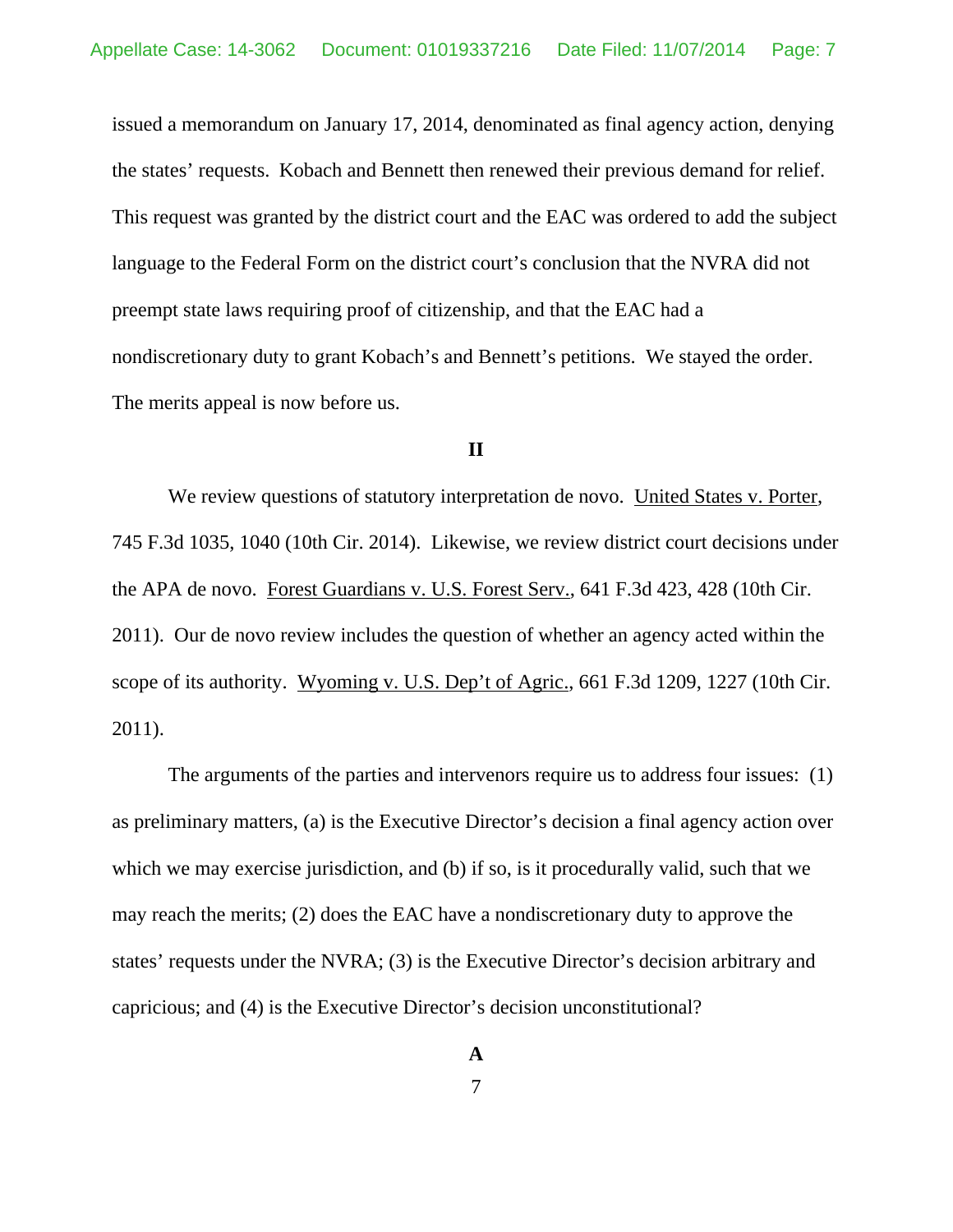At the outset, we must consider two broad issues: (1) whether the Executive Director's decision constituted final agency action; and (2) if so, whether the Executive Director's decision was procedurally valid.

**1** 

We must first determine whether the Executive Director's decision constituted final agency action, a question that necessarily implicates our own jurisdiction. The APA authorizes judicial review only of final agency actions. Norton v. S. Utah Wilderness Alliance, 542 U.S. 55, 61-62 (2004). "[T]o be final, agency action must mark the consummation of the agency's decisionmaking process, and must either determine rights or obligations or occasion legal consequences." Alaska Dep't of Envtl. Conservation v. EPA, 540 U.S. 461, 483 (2004) (quotations omitted).

There is a "presumption in favor of judicial review of administrative action." Block v. Cmty. Nutrition Inst., 467 U.S. 340, 348 (1984); accord Painter v. Shalala, 97 F.3d 1351, 1356 (10th Cir. 1996). Additionally, we construe the concept of final agency action pragmatically, rather than inflexibly. Abbott Labs. v. Gardner, 387 U.S. 136, 149- 50 (1967); Coal. for Sustainable Res., Inc. v. U.S. Forest Serv., 259 F.3d 1244, 1251 (10th Cir. 2001); Sierra Club v. Yeutter, 911 F.2d 1405, 1417 (10th Cir. 1990). Even if "the agency has not dressed its decision with the conventional procedural accoutrements of finality, its own behavior [could] belie[] the claim that its interpretation is not final." Whitman v. Am. Trucking Ass'ns, 531 U.S. 457, 479 (2001).

An agency cannot render its action final merely by styling it as such. See, e.g.,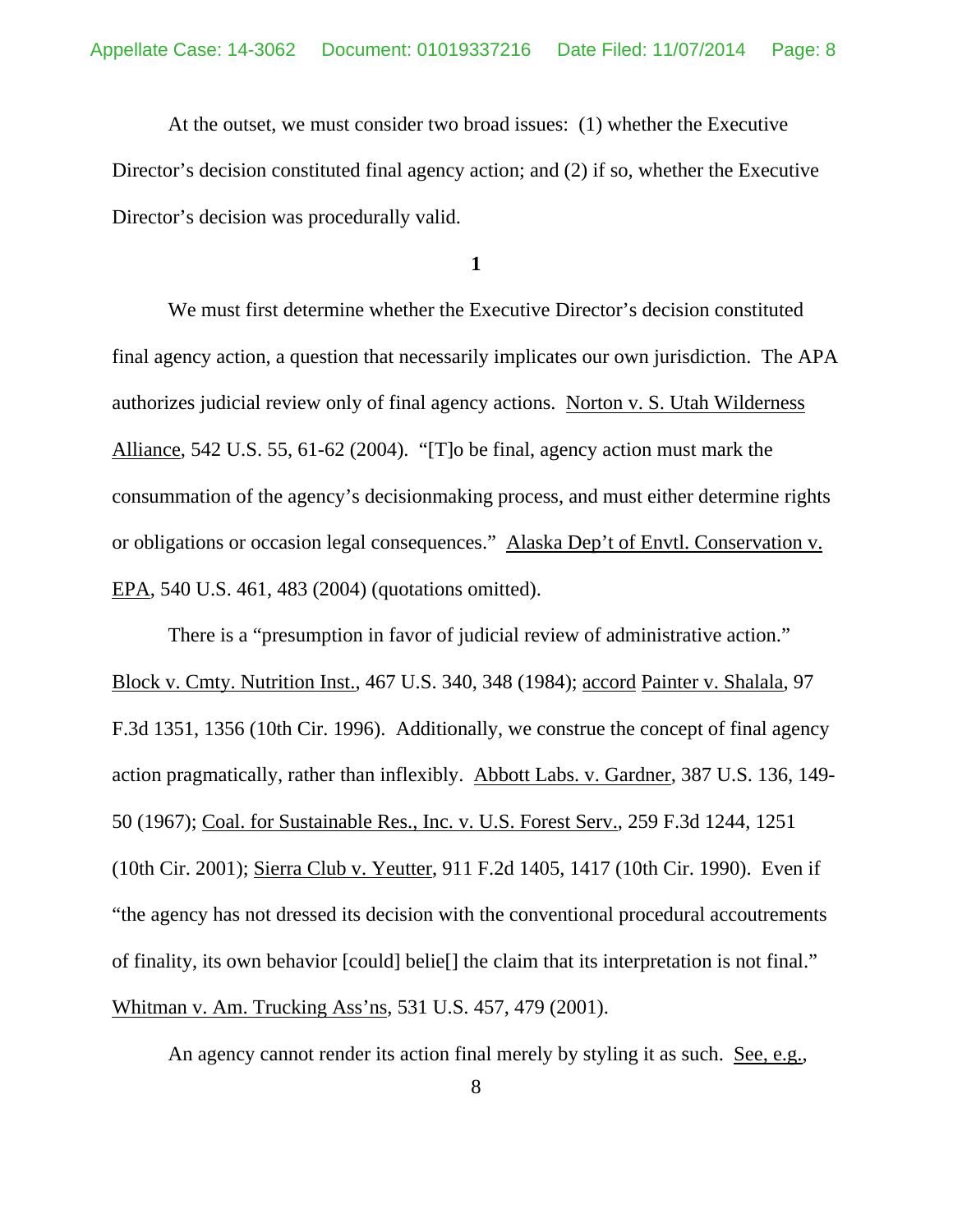Cody Labs., Inc. v. Sebelius, 446 F. App'x 964, 968 (10th Cir. 2011) (unpublished) (noting that the "label an agency attaches to its action is not determinative") (quoting Cont'l Air Lines, Inc. v. Civil Aeronautics Bd., 522 F.2d 107, 124 (D.C. Cir. 1975) (en banc)). Generally, the decision of a subordinate is not final action. See Abbott Labs., 387 U.S. at 151. However, we conclude that, under the unique circumstances of this case, the Executive Director's decision—which was issued pursuant to a subdelegation of authority in a 2008 policy—was final.

#### **2**

On September 12, 2008, the EAC commissioners subdelegated several responsibilities to the Executive Director, including the responsibility to "[m]aintain the Federal Voter Registration Form consistent with the NVRA and EAC Regulations and policies," in its Roles and Responsibilities Policy. The subdelegated responsibilities also included, inter alia, the responsibilities to "[m]anage the daily operations of EAC consistent with Federal statutes, regulations and EAC policies;" "[i]mplement and interpret policy directives, regulations, guidance, guidelines, manuals and other policies of general applicability issued by the commissioners;" and "[a]nswer questions from stakeholders regarding the application of NVRA or HAVA [the Help America Vote Act] consistent with EAC's published Guidance, regulations, advisories and policy[.]"

We owe deference to the EAC's interpretation of the statute it was charged with administering when it issued this policy, and to its conclusion that HAVA, the EAC's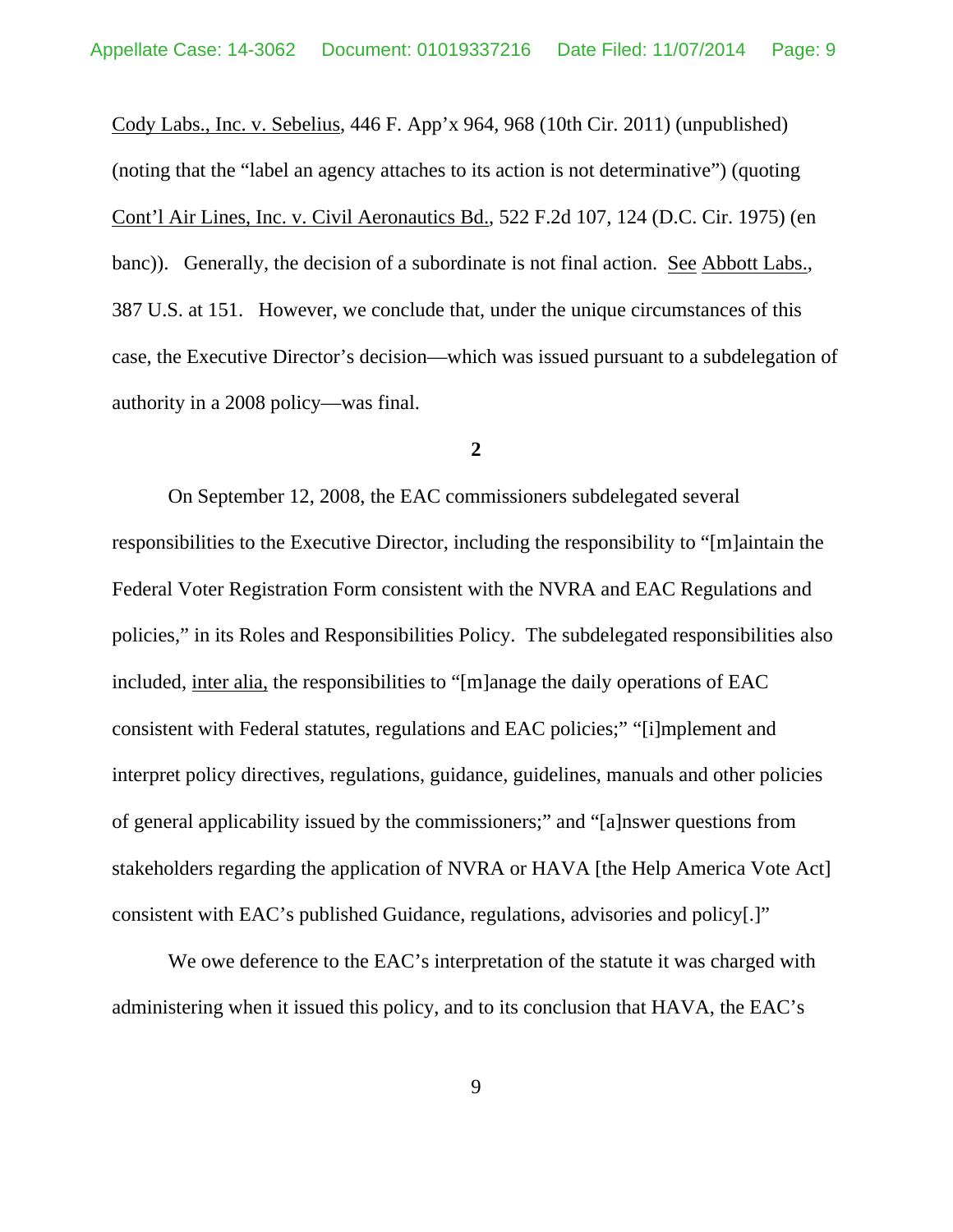enabling statute,<sup>1</sup> permitted the Executive Director to issue decisions on behalf of the agency in maintaining the Federal Form. See City of Arlington v. FCC, 133 S. Ct. 1863, 1870-71 (2013) (deference extends to an agency's interpretation of the scope of its own authority under a statute). "[W]e apply Chevron deference to the [agency]'s interpretation of the statute and its own authority." In re FCC 11-161, 753 F.3d 1015, 1114 (10th Cir. 2014). This level of deference requires us to "decide 'whether the agency's answer is based on a permissible construction of the statute.'" Id. (quoting Chevron U.S.A., Inc. v. Natural Res. Def. Council, Inc., 467 U.S. 837, 843 (1984)).

Absent some indication in an agency's enabling statute that subdelegation is forbidden, subdelegation to subordinate personnel within the agency is generally permitted. Fleming v. Mohawk Wrecking & Lumber Co., 331 U.S. 111, 121 (1947).<sup>2</sup> Our sibling circuits that have spoken on this issue are unanimous in permitting subdelegations to subordinates, even where the enabling statute is silent, so long as the enabling statute and its legislative history do not indicate a prohibition on subdelegation. See La. Forestry Ass'n, Inc. v. Sec'y U.S. Dep't of Labor, 745 F.3d 653, 671 (3d Cir. 2014); Frankl v. HTH Corp., 650 F.3d 1334, 1350 (9th Cir. 2011) (noting the "general presumption that delegations to subordinates are permissible in cases of statutory silence"); U.S. Telecom Ass'n v. FCC, 359 F.3d 554, 565 (D.C. Cir. 2004), cert. denied,

<sup>&</sup>lt;u>1</u> <sup>1</sup> See Help America Vote Act of 2002, Pub. L. No. 107-252, 116 Stat. 1666 ("HAVA") (transferring voter-registration functions to the EAC).

<sup>2</sup> Fleming was not the first case in which the Supreme Court reached this wellestablished conclusion. See, e.g., Parish v. United States, 100 U.S. 500, 504 (1879).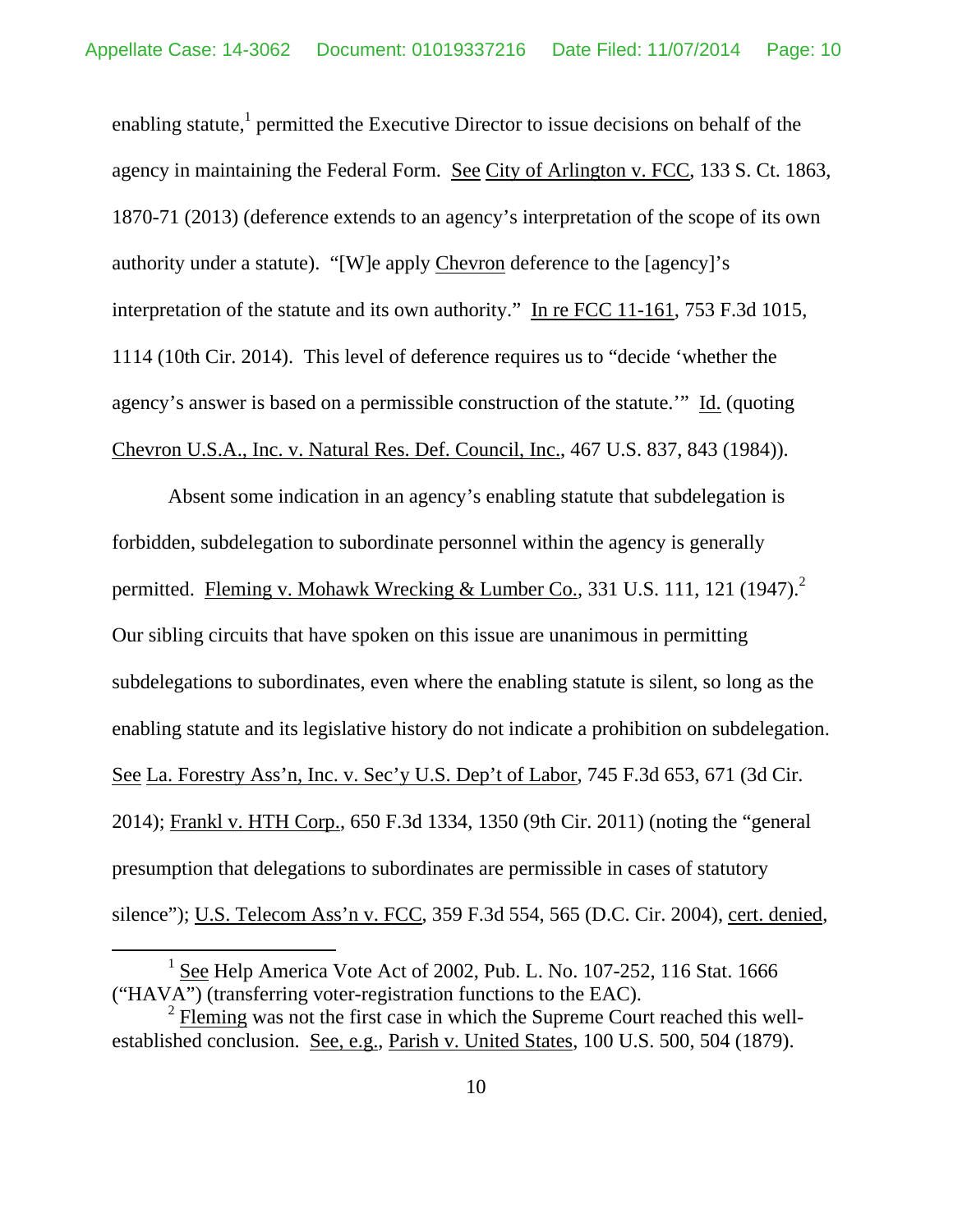125 S. Ct. 345 (2004) ("When a statute delegates authority to a federal officer or agency, subdelegation to a subordinate federal officer or agency is presumptively permissible absent affirmative evidence of a contrary congressional intent."); United States v. Mango, 199 F.3d 85, 91-92 (2d Cir. 1999); House v. S. Stevedoring Co., 703 F.2d 87, 88 (4th Cir. 1983); United States v. Gordon, 580 F.2d 827, 840 n.6 (5th Cir. 1978); United States v. Vivian, 224 F.2d 53, 55-56 (7th Cir. 1955) (in dicta).3

Because the text of HAVA, the EAC's enabling statute, neither explicitly permits nor forbids subdelegation, subdelegation is presumed permissible. HAVA provides for an Executive Director, a General Counsel, and other staff, 52 U.S.C. § 20924, indicating that Congress contemplated some degree of subdelegation to those staff members. Cf. Norman v. United States, 392 F.2d 255, 263 (Ct. Cl. 1968) (noting that Congress' authorization of a staff to assist the Secretary of the Air Force supports the conclusion that the Secretary could subdelegate his duties).

Further, in NLRB v. Duval Jewelry Co. of Miami, 357 U.S. 1, 7 (1958), the Court held that the "limited nature of the delegated authority" exercised by a subordinate

 $\frac{1}{3}$ <sup>3</sup> See also Jason Marisam, Duplicative Delegations, 63 Admin. L. Rev. 181, 241 (2011) (noting that the Supreme Court has held that "the power to subdelegate was presumed when Congress was silent on whether subdelegation was allowed," and that subdelegation to subordinates has become uncontroversial in the modern day); cf. United States v. Widdowson, 916 F.2d 587, 592 (10th Cir. 1990), vacated on other grounds, 502 U.S. 801, 801 (1991) (explaining that the "relevant inquiry in any subdelegation challenge is whether Congress intended to permit the delegate to subdelegate the authority conferred by Congress[,]" and that language in the statute at issue allowing the Attorney General to authorize staff to carry out his duties implied such an intent).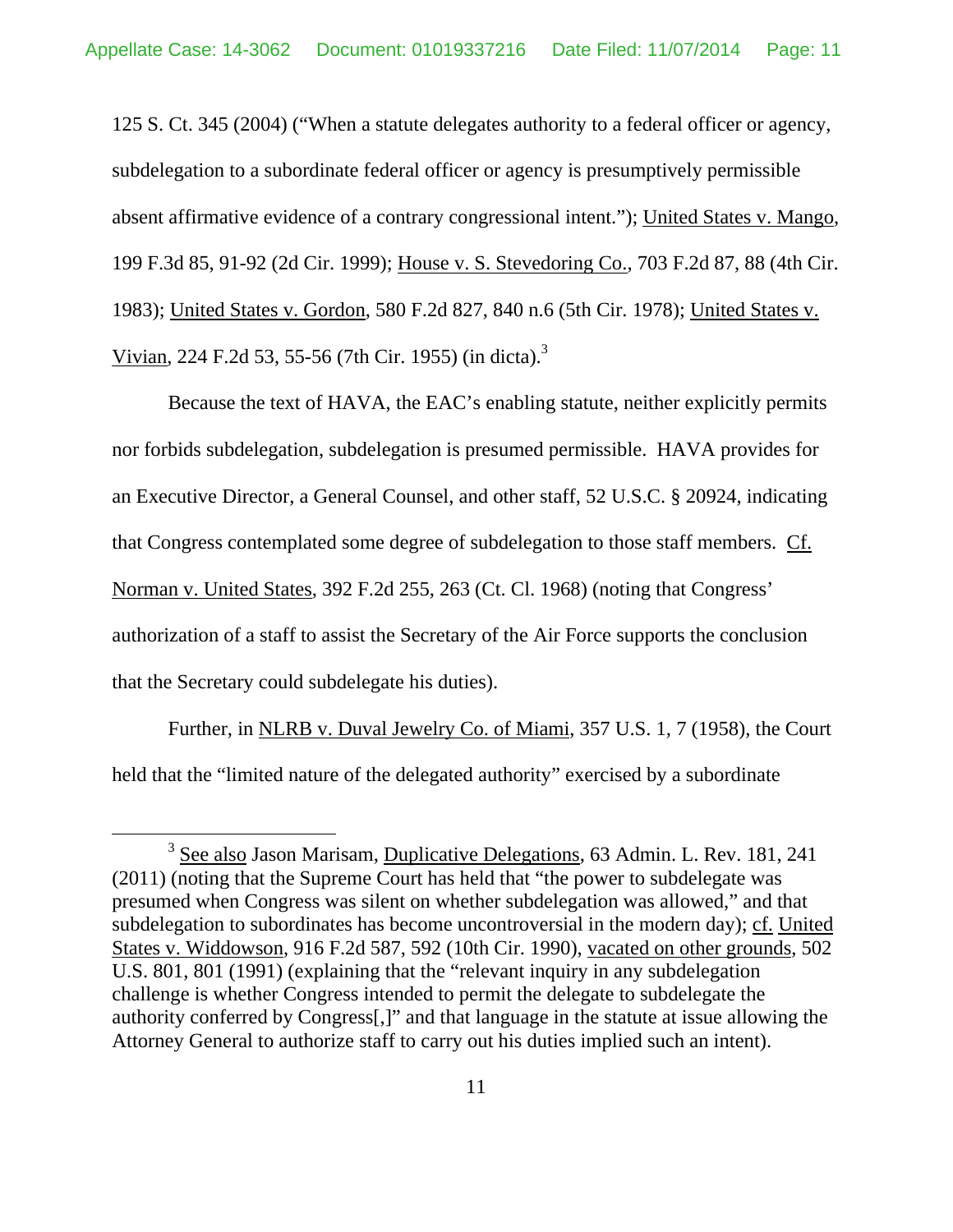official justifies upholding a delegation to such an official. $4$  The 2008 subdelegation before us specifies the authority granted to the Executive Director and the manner in which it is to be exercised. It is not a subdelegation of the entirety of the superior's power. Accordingly, we do not discern any problem with the EAC's determination in 2008 that HAVA permitted a limited subdelegation of decisionmaking authority regarding the maintenance of the Federal Form to the Executive Director. In other words, we conclude that the EAC's decision amounted to a reasonable interpretation of the scope of its authority under HAVA, and we accord that interpretation Chevron deference.

The key inquiry then involves what kind of questions the Executive Director is authorized to decide in maintaining the Federal Form. As relevant here, the EAC argues that the 2008 subdelegation permits the Executive Director to give effect to existing EAC precedent in maintaining the Federal Form by making decisions concerning the contents of the Federal Form. Specifically, the EAC contends that the Executive Director was subdelegated the authority to make decisions regarding state requests to modify the contents of the Federal Form. We agree. The authority to make decisions concerning the maintenance of the Federal Form naturally includes the authority to make decisions concerning the contents of the Federal Form. Indeed, although the states vigorously contend that the Executive Director does not have discretion to deny their requests to

 $\overline{4}$  $4$  See also Note, Subdelegation by Federal Administrative Agencies, 12 Stan. L. Rev. 808, 816 (1960) ("[A] court should inquire into the extent of the particular subdelegation since the narrower the area of judgment left to the subordinate, the less objectionable the subdelegation should be.")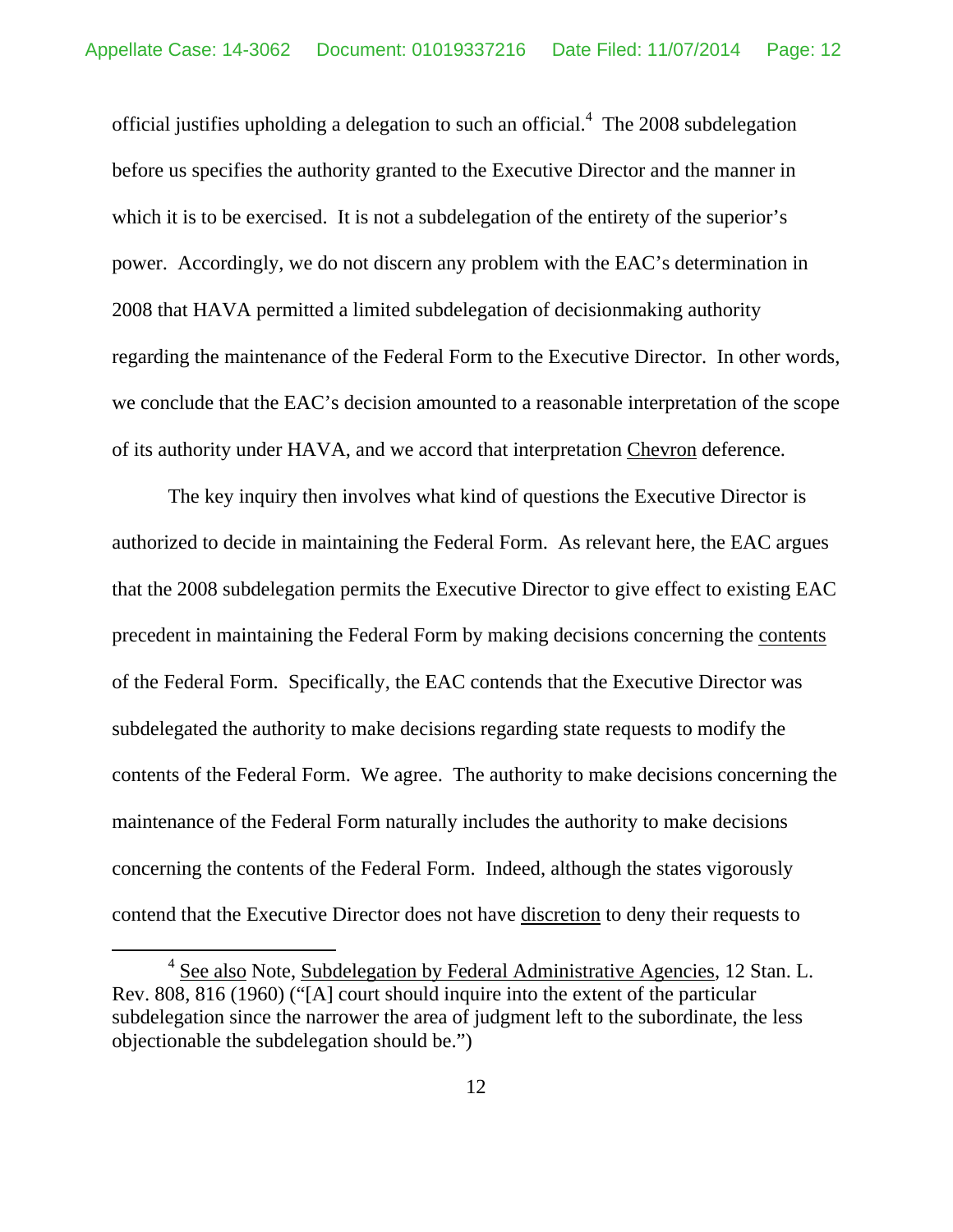modify the contents of the Federal Form and that her denial of their requests is not procedurally valid due to the EAC's lack of a quorum—matters we address infra—they do not seem to dispute the notion that the Executive Director is properly vested through a subdelegation from the EAC with responsibility to make decisions (even if only of a provisional and ministerial sort) regarding the contents of the Federal Form. However, important procedural issues remain regarding whether the Executive Director's decision here—with respect to the states' requests to modify the contents of the Federal Form constitutes final agency action; and, if so, whether that decision is procedurally valid.

**3** 

By the time the Executive Director issued her decision purporting to act on the agency's behalf, the EAC lacked a quorum of Commissioners. This lack of a quorum rendered further review of the Executive Director's decision by the EAC Commissioners impracticable.<sup>5</sup> Thus, under the unique circumstances of this case, the Executive Director's decision concerning the states' requests to modify the contents of the Federal Form consummated the agency's decisionmaking process and constituted final agency action. And, because the Executive Director's decision was effectively the last word of the agency, it imposed legal consequences that were not provisional: namely, the decision resulted in the exclusion of the states' requested language from the Federal Form.

 $\frac{1}{5}$  $5$  We recognize that some might find the practical unavailability of further agency review because of the absence of a quorum troubling on due-process or related grounds. However, the states have waived any such arguments by failing to advance them in their appellate briefing.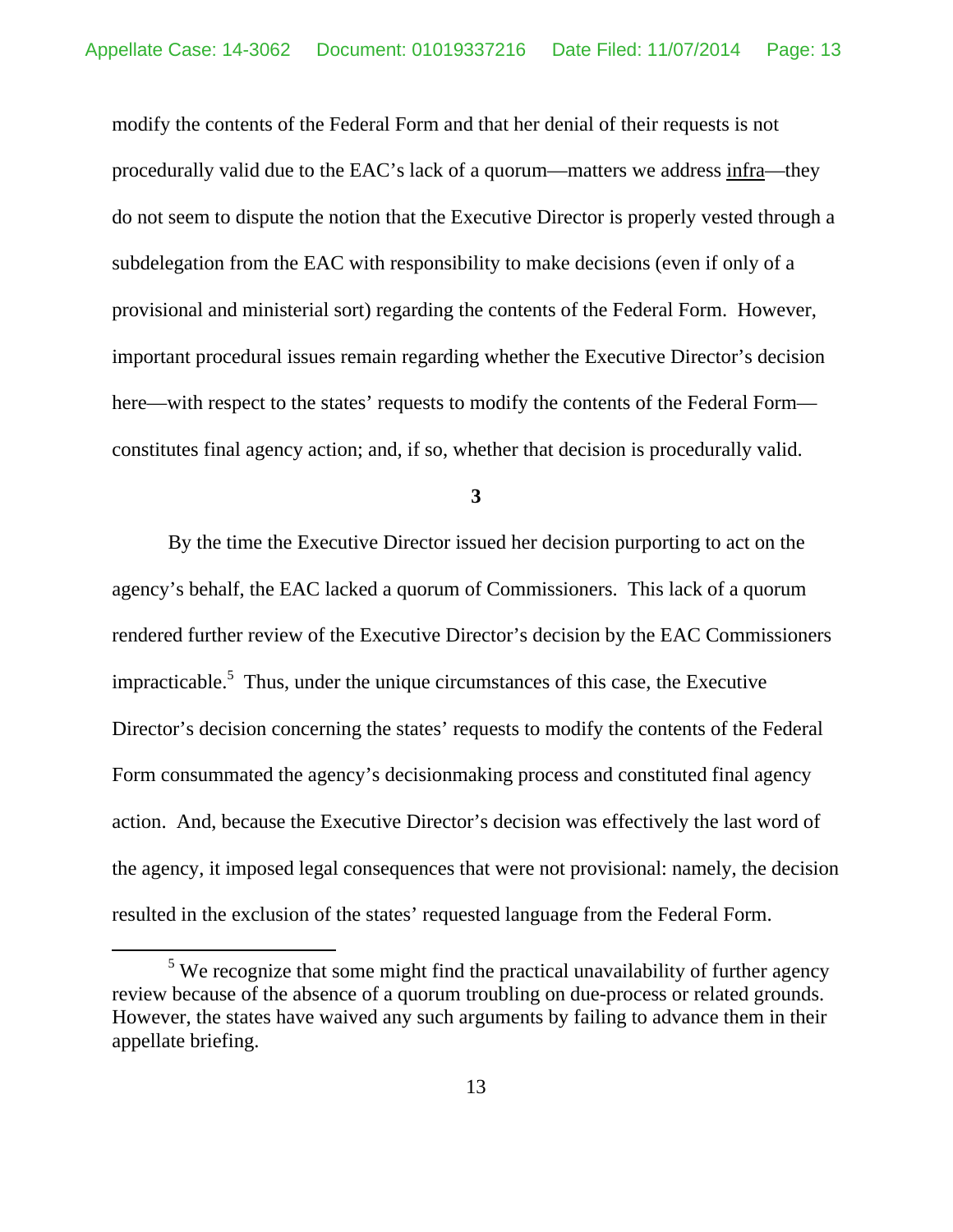In Teamsters Local Union No. 455 v. NLRB, 765 F.3d 1198, 1200-01 (10th Cir. 2014), we concluded that the finality of an agency action turns in part on "whether the action's impact is direct and immediate." Id. at 1201 (quotations omitted). We reasoned that, despite questions about the agency action's procedural validity that stemmed from the agency board's composition, the action was final and reviewable because it "denied the union's requested relief, marked the end of the road for the agency's consideration of the issue, and purported to decide the union's rights under the [statute]. The order could be invalid and issued without authority, but none of that would destroy our jurisdiction to hear the case." Id.; see also George Hyman Constr. Co. v. Occupational Safety & Health Review Comm'n, 582 F.2d 834, 837 (4th Cir. 1978) (holding that a commission's lack of a quorum does not render their delegee's order unappealable, because "[u]nless the order is appealable the employer is placed in a jurisdictional limbo that would prevent him from seeking judicial relief from a possibly erroneous decision"); Marshall v. Sun Petroleum Prods. Co., 622 F.2d 1176, 1179-80 (3d Cir. 1980) (reaching the same conclusion).

Guided by Teamsters, we conclude that the lack of a quorum in January 2014 though presenting a colorable question regarding the procedural validity of the Executive Director's decision, which we address infra—does not affect the finality of that decision. As in Teamsters, the decision had "direct and immediate" impact, because as soon as it was issued, it denied Kobach's and Bennett's requests to modify the Federal Form. It also marked the end of the agency's consideration of the issue and purported to decide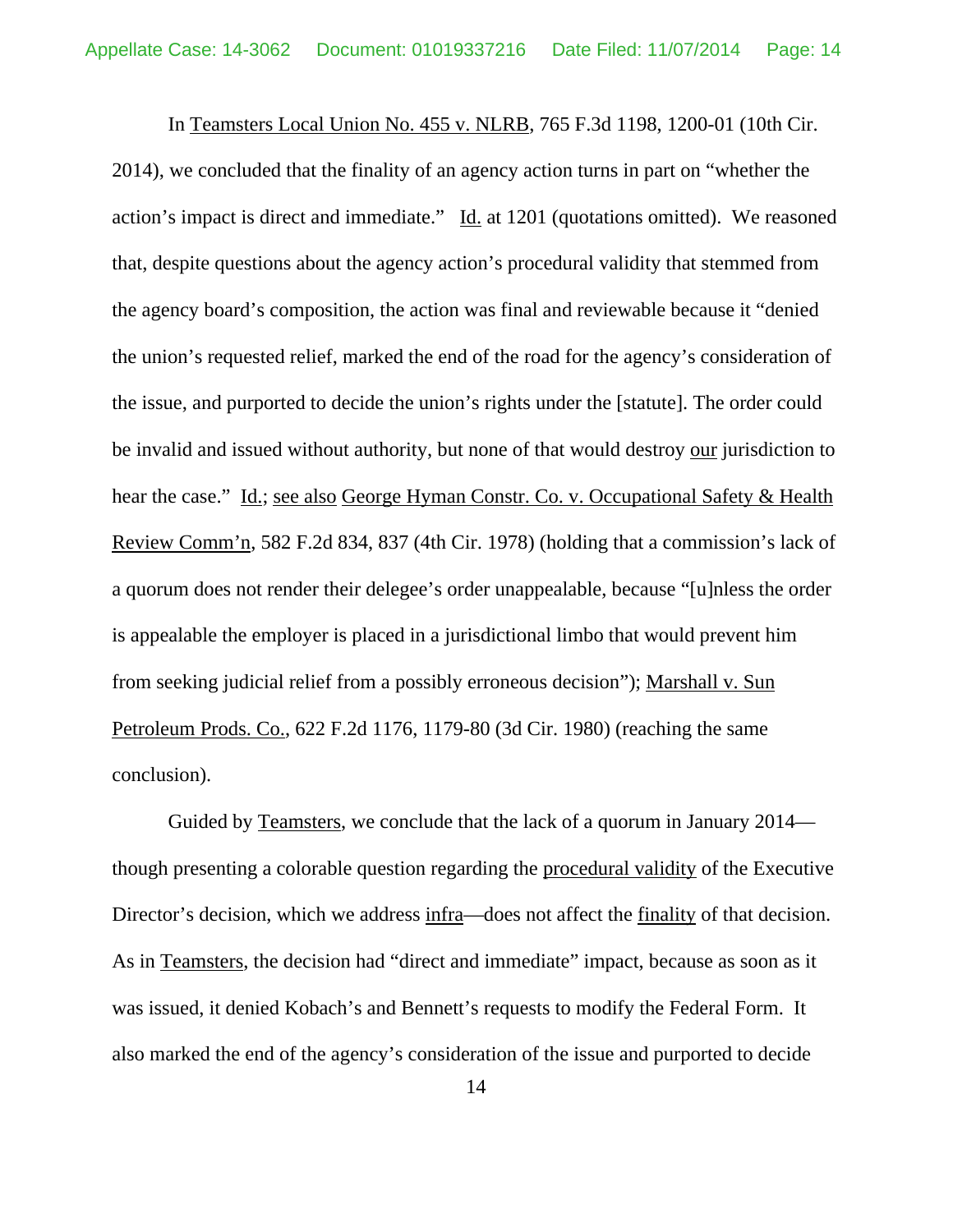the parties' rights under the NVRA. The Executive Director's decision therefore constitutes a final order, notwithstanding a subsequent lack of quorum, and we thus have jurisdiction under the APA to review it.

**4** 

Finally, we assess the procedural validity of the Executive Director's decision. Kobach and Bennett argue that 52 U.S.C. § 20928's requirement that "[a]ny action which the Commission is authorized to carry out under this chapter may be carried out only with the approval of at least three of its members" renders the Executive Director's decision ultra vires because it was not approved by three commissioners. But because the decision is consistent with and relies in substantial part upon the EAC's established policies, it falls within the scope of the 2008 subdelegation, which was approved by three commissioners. Moreover, § 20928 explicitly applies only to actions authorized in the same chapter. The decision at issue in this case was authorized by 52 U.S.C. § 20508, which was contained in a different chapter of the Code when § 20928 was passed.

Moreover, because the 2008 delegation only passes limited authority to a subordinate outside the delegating group, it grants the Executive Director powers that survive the later loss of a quorum of commissioners. In New Process Steel, L.P. v. NLRB, 560 U.S. 674, 676 (2010), the Supreme Court invalidated actions taken by two members of the National Labor Relations Board ("NLRB") when the statute required a quorum of at least three members to be present. However, the Court stated that its decision "does not cast doubt on the prior delegations of authority to nongroup members,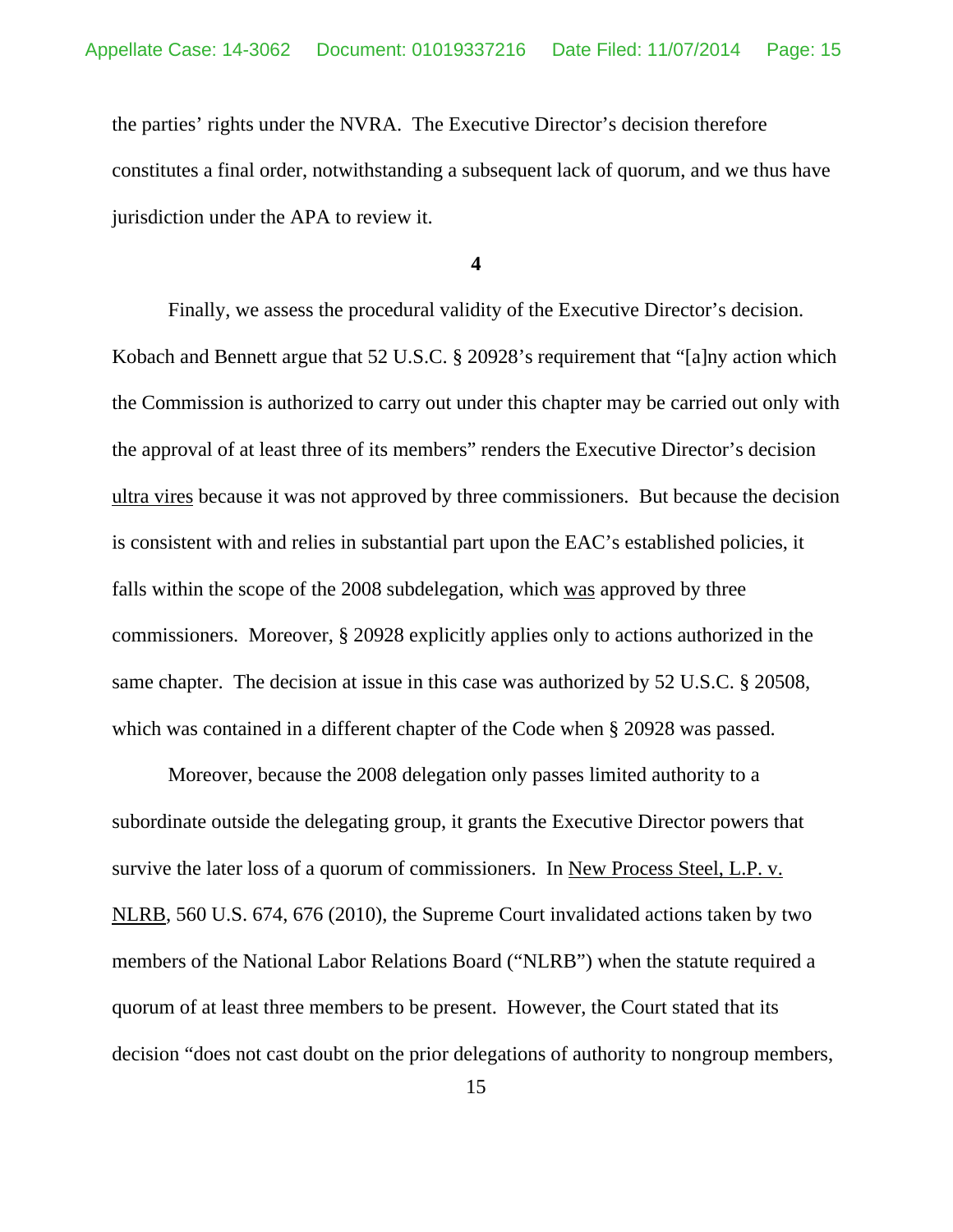such as the regional directors or the general counsel." Id. at 684 n.4. The Court explicitly noted that "we do not adopt the District of Columbia Circuit's equation of a quorum requirement with a membership requirement that must be satisfied or else the power of any entity to which the Board has delegated authority is suspended." Id. (citing Laurel Baye Healthcare of Lake Lanier, Inc. v. NLRB, 564 F.3d 469, 475 (D.C. Cir. 2009)). All other circuits to consider the issue have rejected Laurel Baye and allowed delegations to nongroup members to survive loss of a quorum. Kreisberg v. HealthBridge Mgmt., LLC, 732 F.3d 131, 140 (2d Cir. 2013); Frankl, 650 F.3d at 1354; Osthus v. Whitesell Corp., 639 F.3d 841, 844 (8th Cir. 2011); Overstreet v. El Paso Disposal, L.P., 625 F.3d 844, 852-854 (5th Cir. 2010).

The 2008 subdelegation parallels the "prior delegations of authority to nongroup members" that New Process Steel distinguished from the broad intra-group delegation struck down in that case. 560 U.S. at 684 n.4. In New Process Steel, the Court invalidated a redelegation of "all of the Board's power" by a quorum of commissioners to a subgroup of two commissioners in anticipation of impending loss of a quorum. Id. at 677. The Court repeatedly emphasized that the power the subgroup had attempted to exercise was the full power of the agency. See 560 U.S. at 681 (noting the "command implicit in both the delegation clause and in the Board quorum requirement that the Board's full power be vested in no fewer than three members") (emphasis added); id. at 688 ("Congress' decision to require that the Board's full power be delegated to no fewer than three members, and to provide for a Board quorum of three, must be given practical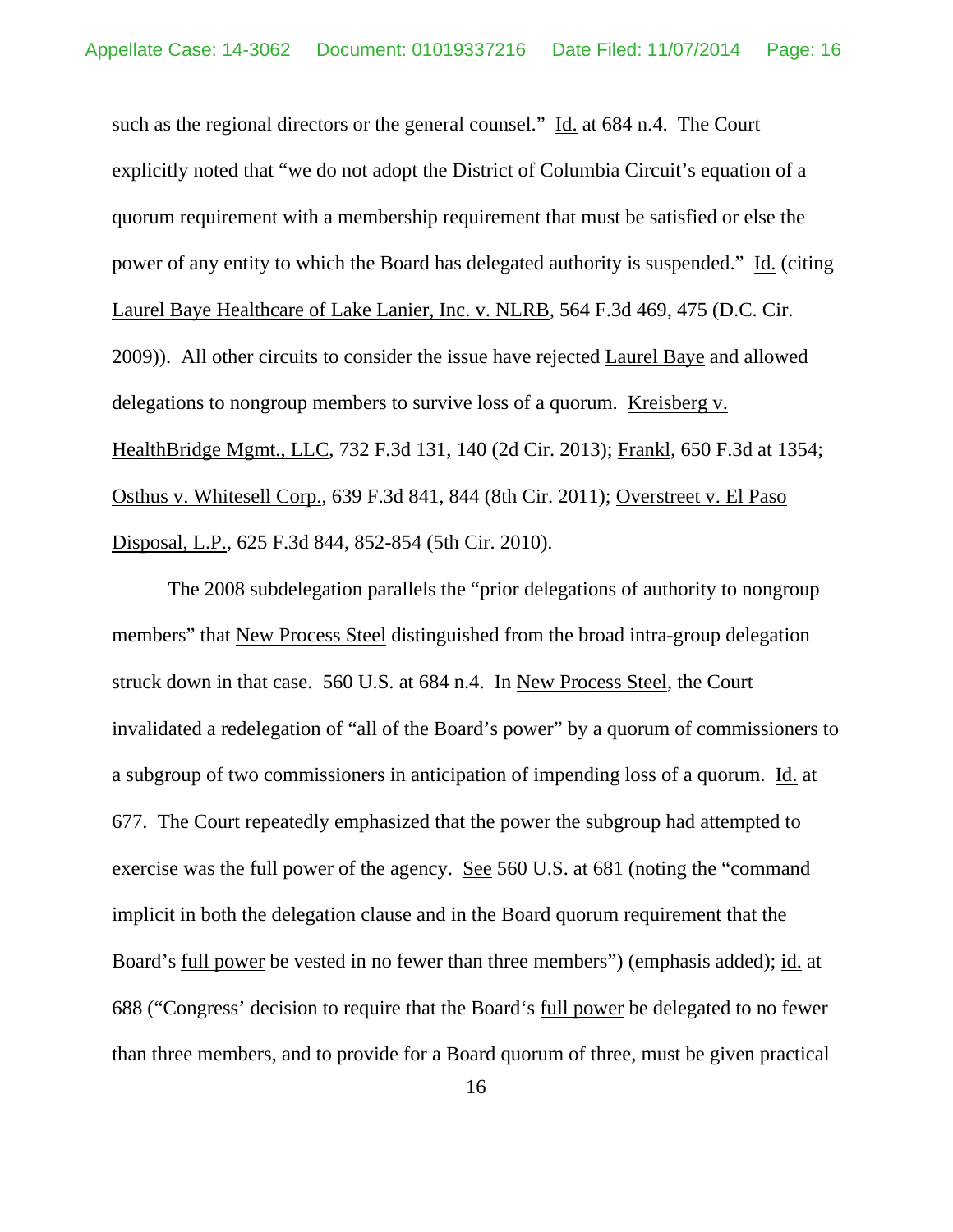effect rather than swept aside in the face of admittedly difficult circumstances.") (emphasis added).

In contrast, the 2008 subdelegation did not transfer the Commissioners' full power.<sup>6</sup> Rather, it instructed the Executive Director to continue maintaining the Federal Form consistent with the Commissioners' past directives unless and until those directions were countermanded. The 2008 subdelegation therefore did not raise the specter of New Process Steel's "tail that would not only wag the dog, but would continue to wag after the dog died." Id. A more apposite analogy for this case would be the faithful servant who continues to follow his master's orders even while his master is absent.

Our decision in Perlmutter v. Commissioner, 373 F.2d 45 (10th Cir. 1967), further supports our conclusion. In Perlmutter, we upheld an agency regulation authorizing the Commissioner of Internal Revenue to "redelegate authority to perform functions, including issuance of deficiency notices, to other officers or employees under his

 <sup>6</sup>  $6$  The limited, rather than plenary, nature of the 2008 subdelegation might appear to undermine its ability to support the issuance of a final decision even while it supports that decision's validity. However, had the subdelegation not authorized a final agency action, no amount of remonstration from the district court could have compelled the EAC to issue what would have necessarily been an ultra vires action. Nor would the EAC's choice to wait for a quorum to be reestablished necessarily have constituted unreasonable delay. See Mashpee Wampanoag Tribal Council, Inc. v. Norton, 336 F.3d 1094, 1100 (D.C. Cir. 2003) (five year delay not unreasonable for an understaffed agency); see also Forest Guardians v. Babbitt, 174 F.3d 1178, 1190 (10th Cir. 1999) (absent a statutory deadline for agency action, courts retain "the discretion to decide whether agency delay is unreasonable"). Certainly, the EAC's lack of quorum would not subject it to a ministerial duty to grant whatever requests states make, just as a court lacking a quorum would not acquire a ministerial duty to grant all motions advanced by litigants.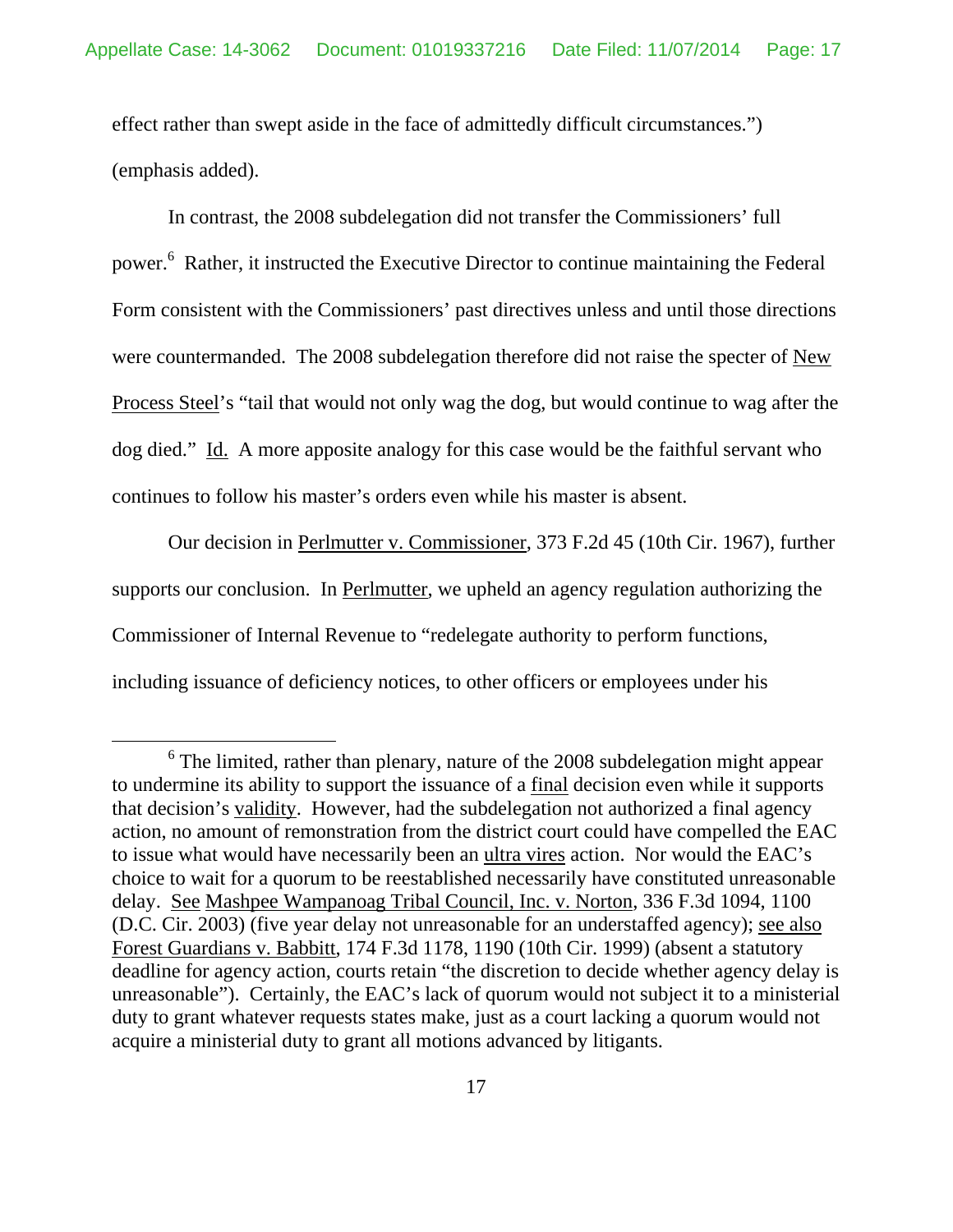supervision and control." Id. at 46 (quotations omitted). Perlmutter noted that "[f]rom a practical standpoint, the office of District Director cannot cease operating because of the Director's illness." Id. Similarly, it would be impractical to simply shutter the EAC while it lacks a quorum. Kobach and Bennett essentially concede as much by asking the EAC to modify the Federal Form to include their requested text despite its lack of a quorum.

 In sum, we conclude that the Executive Director's decision is not only a final agency action, but also a procedurally valid action. Having determined that the Executive Director's decision is reviewable and procedurally sound, we proceed to its merits.

#### **B**

According to the district court's interpretation of the NVRA, the EAC lacks discretion to determine what information is "necessary" for state officials to assess an applicant's eligibility to vote. Under this reasoning, the EAC has a nondiscretionary duty to approve state requests to include state voter qualifications on the Federal Form. Exhaustive examination of the NVRA by the ITCA Court, however, is dispositive of that issue. We are compelled by ITCA to conclude that the NVRA preempts Arizona's and Kansas' state laws insofar as they require Federal Form applicants to provide documentary evidence of citizenship to vote in federal elections. Accordingly, we hold that the EAC is not compulsorily mandated to approve state-requested changes to the Federal Form.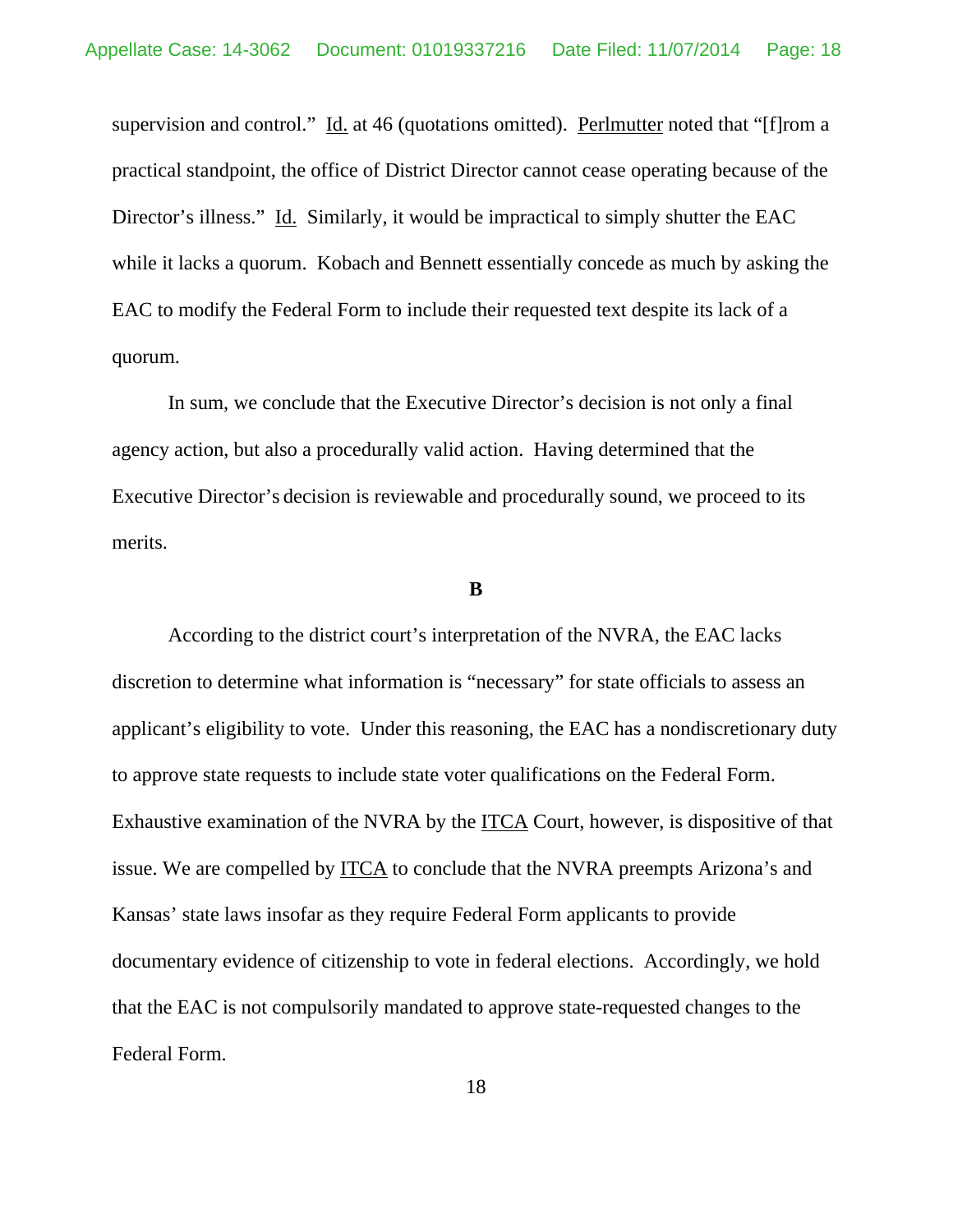In ITCA, the Supreme Court considered "whether the [NVRA's] requirement that States 'accept and use' the Federal Form pre-empts Arizona's state-law requirement that officials 'reject' the application of a prospective voter who submits a completed Federal Form unaccompanied by documentary evidence of citizenship." 133 S. Ct. at 2253. It answered that question in the affirmative. Id. at 2260.

The Court expressly rejected the argument that states have exclusive authority to regulate elections under the Elections Clause, U.S. Const. Art. I. § 4, cl. 1. ITCA, 133 S. Ct. at 2257. Instead, the Court reaffirmed its precedent interpreting the Elections Clause to permit federal regulation of federal elections. Id. at 2253. "The Clause's substantive scope is broad. 'Times, Places, and Manner,' we have written, are 'comprehensive words,' which 'embrace authority to provide a complete code for congressional elections,' including, as relevant here and as petitioners do not contest, regulations relating to 'registration.'" Id. (quoting Smiley v. Holm, 285 U.S. 355, 366 (1932)).

Turning to the text of the NVRA, the Court "conclude[d] that the fairest reading of the statute is that a state-imposed requirement of evidence of citizenship not required by the Federal Form is 'inconsistent with' the NVRA's mandate that States 'accept and use' the Federal Form." Id. at 2257.<sup>7</sup> In particular, the Court noted that permitting such state

 $\frac{1}{7}$  $7$  The NVRA's legislative history, although the Court did not examine it, provides additional support to the Court's interpretation. Both houses of Congress debated and voted on the specific question of whether to permit states to require documentary proof of citizenship in connection with the Federal Form, and ultimately rejected such a proposal. See S. Rep. No. 103-6, at 11 (1993) (concluding that attestation under penalty of perjury Continued . . .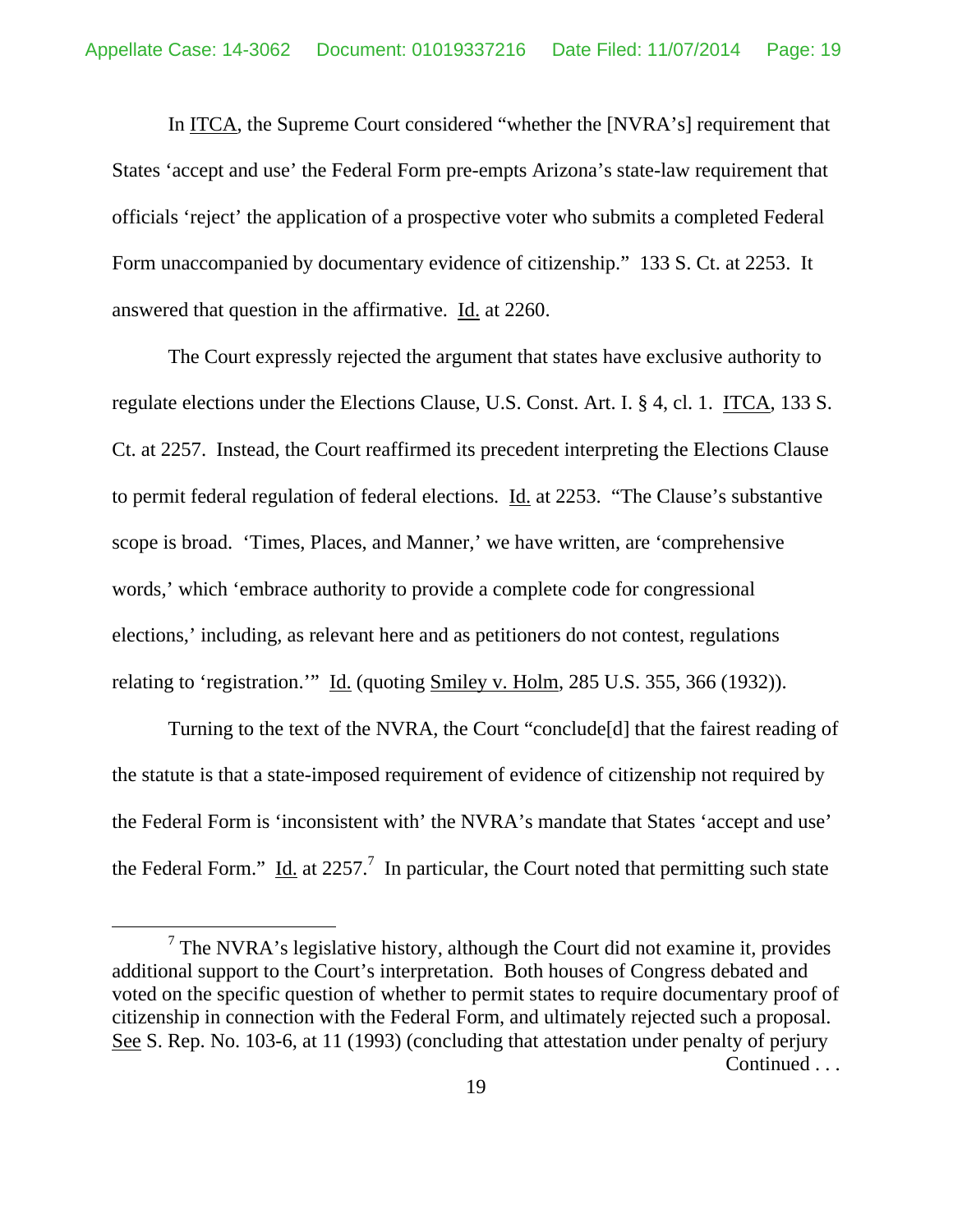alterations threatened to eviscerate the Form's purpose of "increas[ing] the number of eligible citizens who register to vote."  $\underline{Id}$  at 2256 (quoting 42 U.S.C. § 1973gg(b)). "Arizona's reading would permit a State to demand of Federal Form applicants every additional piece of information the State requires on its state-specific form. If that is so, the Federal Form ceases to perform any meaningful function. . . ." Id. Additionally, the Court observed that when Congress acts pursuant to the Elections Clause, courts should not assume reluctance to preempt state law. Id. at 2257. The Court therefore held that "42 U.S.C. § 1973gg-4 precludes Arizona from requiring a Federal Form applicant to submit information beyond that required by the form itself." Id. at 2260.

Even as the ITCA Court reaffirmed that the United States has authority under the Elections Clause to set procedural requirements for registering to vote in federal elections (i.e., that documentary evidence of citizenship may not be required), it noted that individual states retain the power to set substantive voter qualifications (i.e., that voters be citizens).<sup>8</sup> See id. at 2257-58. "The Elections Clause empowers Congress to regulate how federal elections are held, but not who may vote in them." Id. at 2257. In ITCA, the

 $\overline{a}$ 

and criminal penalties are "sufficient safeguards to prevent noncitizens from registering to vote"); 139 Cong. Rec. S2091 (1993) (proposing amendment that would allow states to require documentary proof of citizenship for registration); H.R. Rep. No. 103-66, at 23- 24 (1993) (Conf. Rep.) (rejecting amendment); 139 Cong. Rec. H2269, 2274-76 (1993) (deciding not to overturn Conference Committee's rejection of the amendment).

<sup>&</sup>lt;sup>8</sup> That federal authority to establish procedural rules can coexist with state authority to define substantive rights is familiar from other contexts, such as the federal rules of civil procedure. See, e.g., Shady Grove Orthopedic Associates, P.A. v. Allstate Ins. Co., 559 U.S. 393, 407 (2010); Lujan v. Regents of Univ. of Cal., 69 F.3d 1511, 1516 (10th Cir. 1995).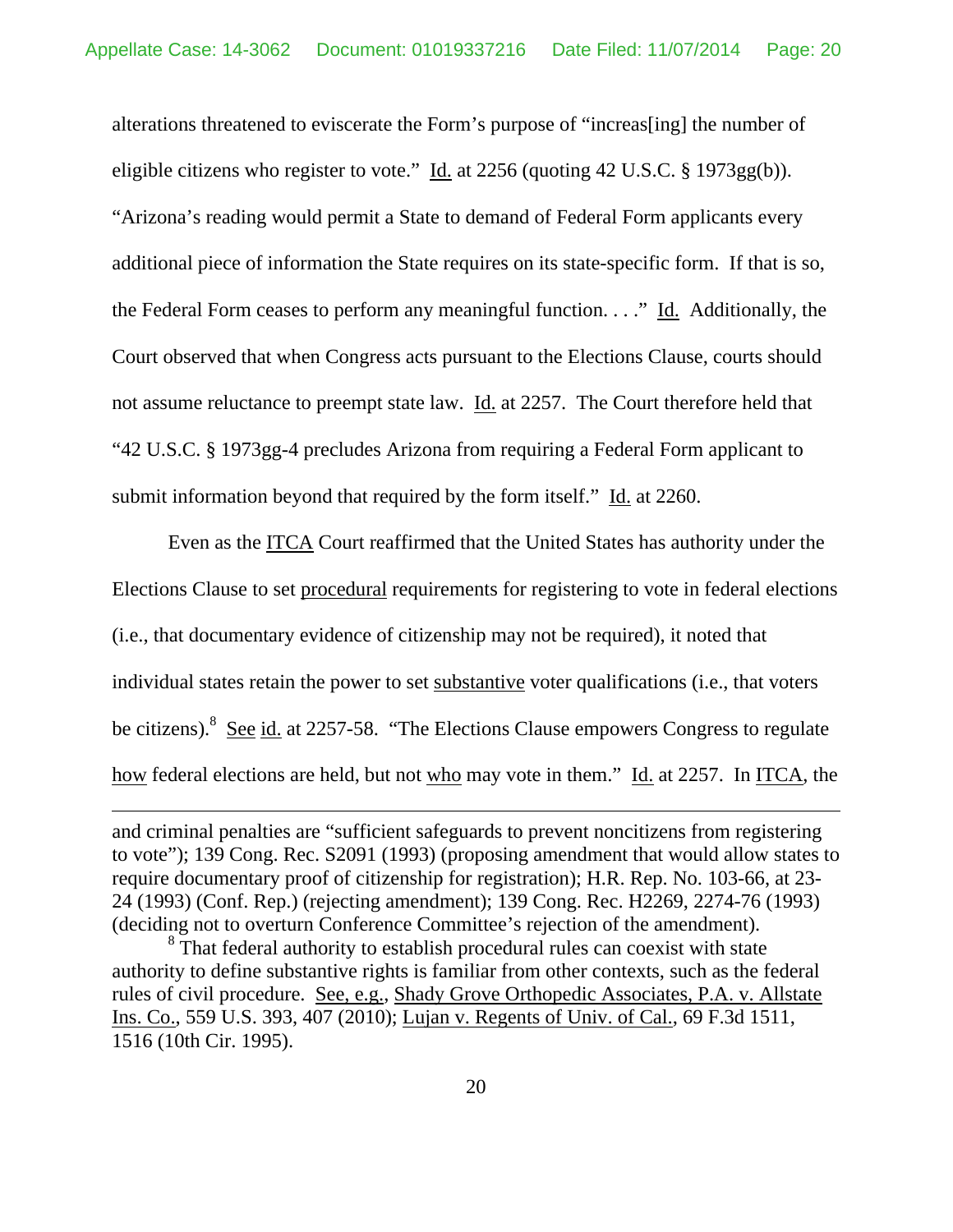Court explains that if federal enactments "precluded a State from obtaining information necessary for enforcement," this "would raise serious constitutional doubts." Id. at 2258-59. The Court did not have to resolve this potential constitutional question in ITCA, nor did it employ canons of statutory construction to avoid it, because such steps would only be necessary if Arizona could prove that federal requirements precluded it from obtaining information necessary to enforce its qualifications.

To prove preclusion, said the Court, "a State may request that the EAC alter the Federal Form to include information the State deems necessary to determine eligibility," and "may challenge the EAC's rejection of that request in a suit under the [APA]." Id. at 2259.<sup>9</sup> The Court's ruling would make no sense if the EAC's duty was nondiscretionary. "Arizona would have the opportunity to establish in a reviewing court that a mere oath will not suffice to effectuate its citizenship requirement and that the EAC is therefore under a nondiscretionary duty to include Arizona's concrete evidence requirement on the Federal Form." Id. at 2260. This framework makes neither the states nor the EAC exclusive arbiters of whether a procedural requirement precludes the enforcement of a voter qualification. Rather, each must support its position with evidence that will survive the evaluation of a reviewing court. Under the Court's approach, the EAC has a duty to

 $\frac{1}{9}$  $\frac{9}{10}$  In context, the <u>ITCA</u> opinion's reference to "the EAC's inaction" as the trigger for APA review uses the term "inaction" to encompass the EAC's denial of a state's request as well as the EAC's refusal to issue a final agency action at all. The opinion characterizes the EAC's 2006 denial of Arizona's request as an "agency action (or rather inaction)." ITCA, at  $2260$ .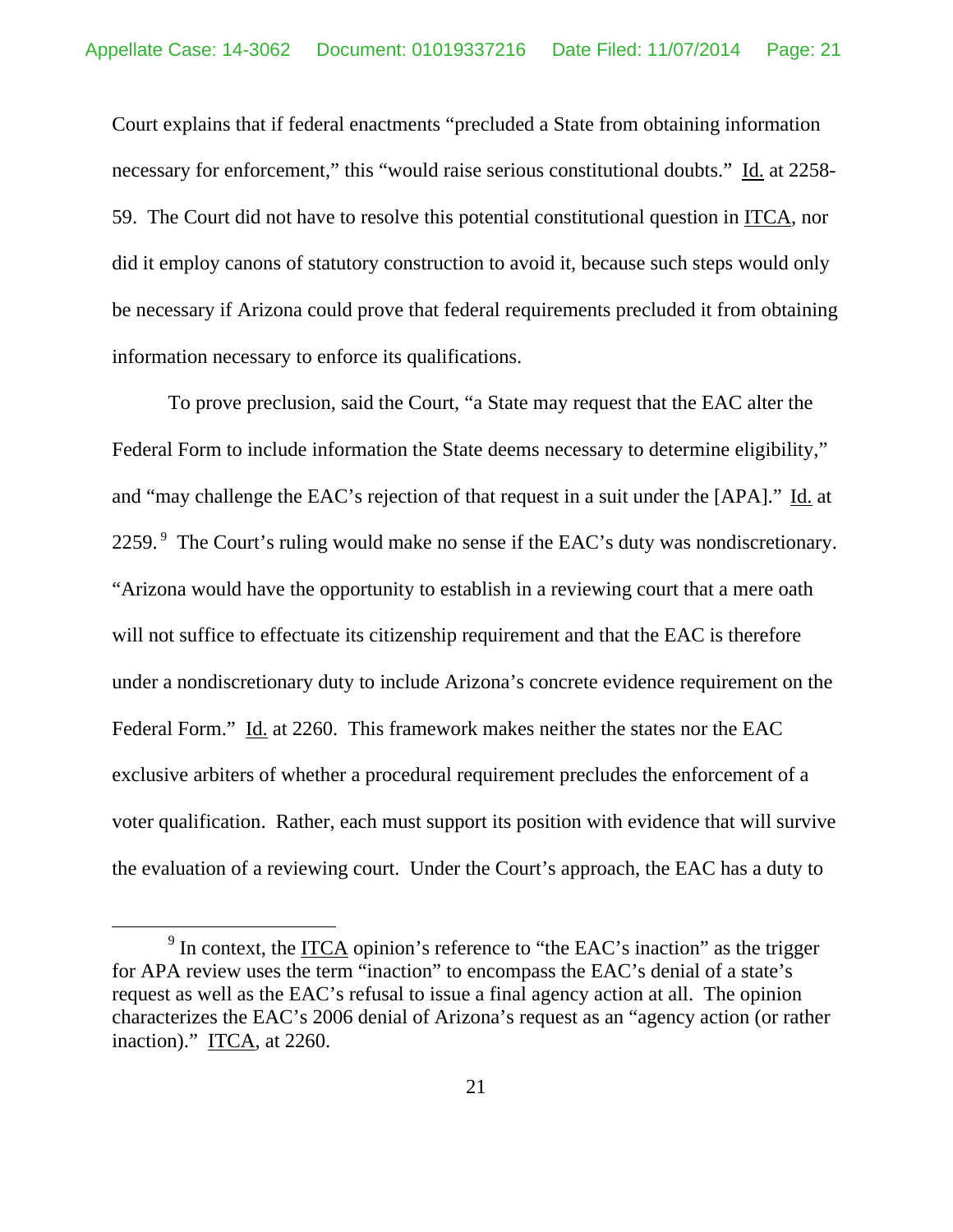include a state's requested text on the Federal Form only if a reviewing court holds, after conducting APA review, that excluding the requested text would preclude the state from enforcing its voter qualifications.

By contrast, the district court held that the states' averment that their requested text is necessary for enforcement was, on its own, sufficient to impose a nondiscretionary duty on the EAC. Kobach v. U.S. Election Assistance Comm'n, No. 13-CV-4095-EFM-TJJ, 2014 WL 1094957, at \*12 (D. Kan. Mar. 19, 2014) ("[T]he states' determination that a mere oath is not sufficient is all the states are required to establish."). This holding is inconsistent with the Supreme Court's statements that states must "request" (rather than direct) the EAC to include the requested text, and must "establish" (rather than merely aver) their need for it. See ITCA, 133 S. Ct. at 2259-60. Moreover, the Court explained that states may "assert . . . that it would be arbitrary for the EAC to refuse to include" a requested instruction, and support that assertion by comparison with other EAC decisions. Id. at 2260.Were a state's mere averments truly sufficient to obligate the EAC to grant its requests, there would be no need for states to advance and substantiate an argument that their requests had been arbitrarily refused.

We accordingly conclude that the district court incorrectly interpreted the NVRA as subjecting the EAC to a nondiscretionary duty to approve state requests. The EAC does have discretion to reject such requests, subject to judicial review of its decisions under the APA.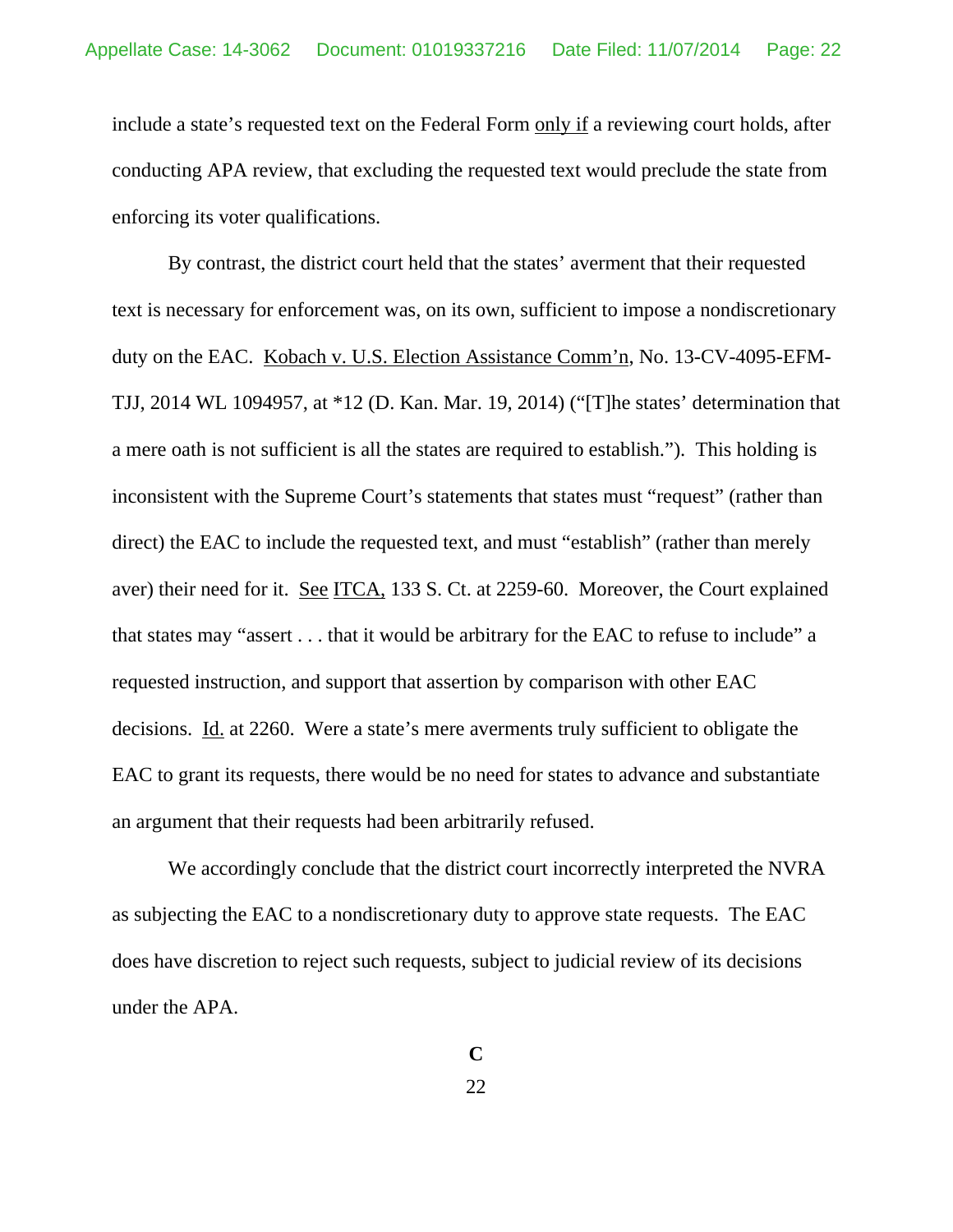Next, we hold that the Executive Director's decision to reject the states' request was a consistent and valid exercise of limited subdelegated authority. Kobach and Bennett have thus failed to carry the burden ITCA establishes for them: to convince a court conducting APA review that the denial of their request precluded them from obtaining information that is "necessary" to enforce their respective states' voter qualifications. See 133 S. Ct. at 2260.

The Executive Director's decision was an informal adjudication carried out pursuant to 5 U.S.C.  $\S 555$ <sup>10</sup> An informal adjudication must be reversed if it is "arbitrary, capricious, an abuse of discretion, or otherwise not in accordance with law." 5 U.S.C. § 706(2)(A); City of Colo. Springs v. Solis, 589 F.3d 1121, 1131, 1134 (10th Cir. 2009). This standard of review is "very deferential" to the agency's determination, and a presumption of validity attaches to the agency action such that the burden of proof rests with the party challenging it. W. Watersheds Project v. Bureau of Land Mgmt., 721 F.3d 1264, 1273 (10th Cir. 2013); accord Aviva Life & Annuity Co. v. FDIC, 654 F.3d 1129, 1131 (10th Cir. 2011); Ecology Ctr., Inc. v. U.S. Forest Serv., 451 F.3d 1183, 1188 (10th Cir. 2006). A court applying the arbitrary-and-capricious standard of review must "ascertain whether the agency examined the relevant data and articulated a rational connection between the facts found and the decision made." Aviva Life, 654 F.3d at

 $10$  Unless a statute requires otherwise, agencies have "flexibility" to decide that a full evidentiary hearing is unnecessary in an informal adjudication. Cascade Natural Gas Corp. v. FERC, 955 F.2d 1412, 1425-26 (10th Cir. 1992).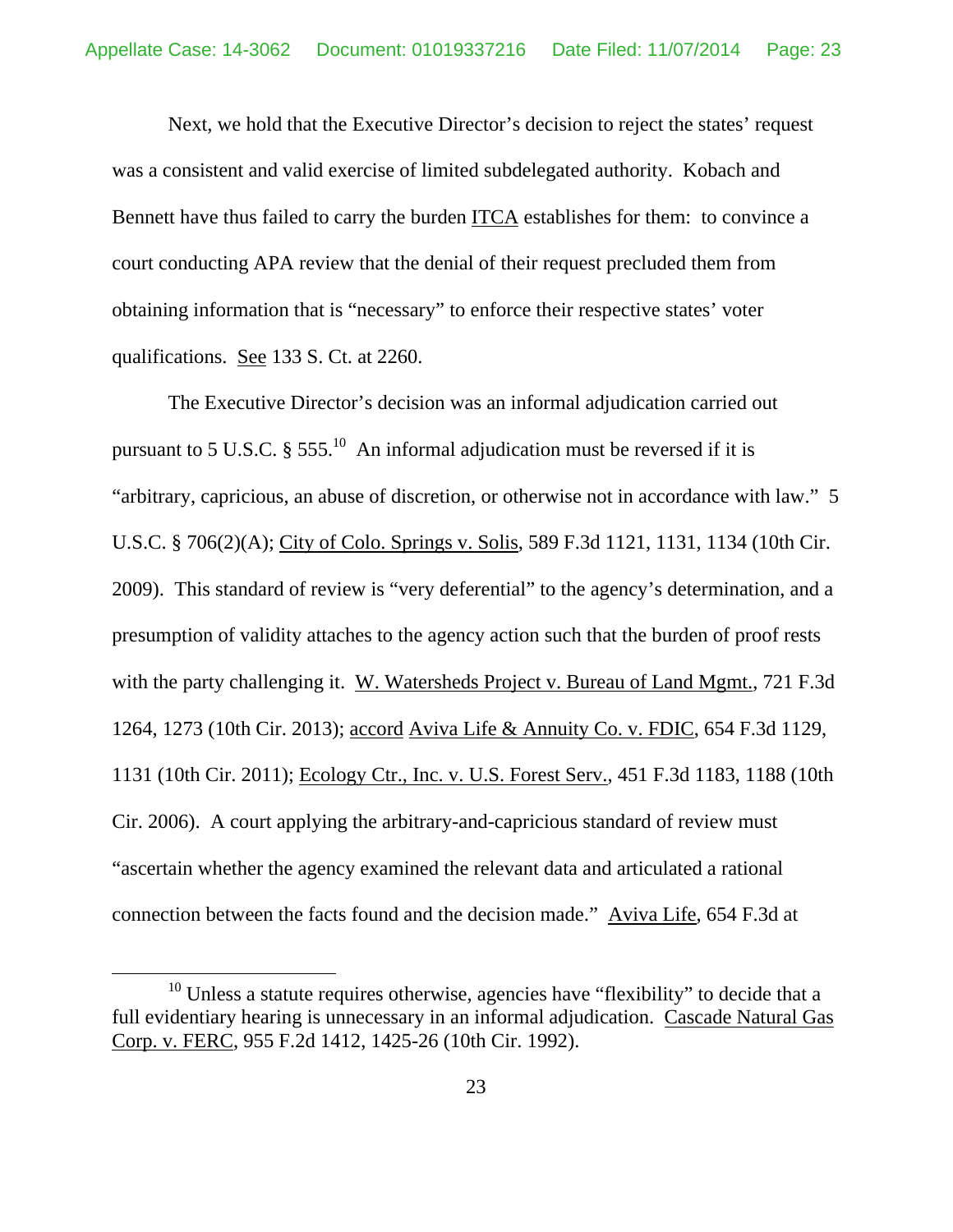$1131.<sup>11</sup>$ 

Although Kobach and Bennett complain that the Executive Director did not apply a particular standard of proof, they misunderstand the nature of informal adjudications. When an agency undertakes an informal adjudication, we require only that "the grounds upon which the agency acted . . . be clearly disclosed in, and sustained by, the record." Olenhouse v. Commodity Credit Corp., 42 F.3d 1560, 1575 (10th Cir. 1994). The Executive Director's detailed memorandum clearly discloses the grounds for its decision.

Kobach and Bennett also charge that the Executive Director did not accurately evaluate the evidence before her. We disagree. The Executive Director supported her conclusion in detail with evidence in the record, rationally connected that evidence to the conclusions that she drew, and was fully consistent with the EAC's own regulations and prior reasonable interpretation of the NVRA in its 2006 response to Arizona. Specifically, the Executive Director's decision discussed in significant detail no fewer than five alternatives to requiring documentary evidence of citizenship that states can use to ensure that noncitizens do not register using the Federal Form. Kobach and Bennett do

 $11$  Some amici contend that the Executive Director's decision should be subject to de novo review in its entirety, but Kobach and Bennett propose de novo review only for constitutional disputes. Their briefs argue that the decision should be reversed as arbitrary and capricious, not that this court should engage in de novo review of the factual basis for that decision. Accordingly, we review the decision under the arbitrary-andcapricious standard. Arbitrary-and-capricious review would be appropriate even had the EAC's lack of a quorum rendered the Executive Director's decision procedurally suspect. See Teamsters, 765 F.3d at 1204-05 (applying arbitrary-and-capricious review to NLRB decision made without a quorum).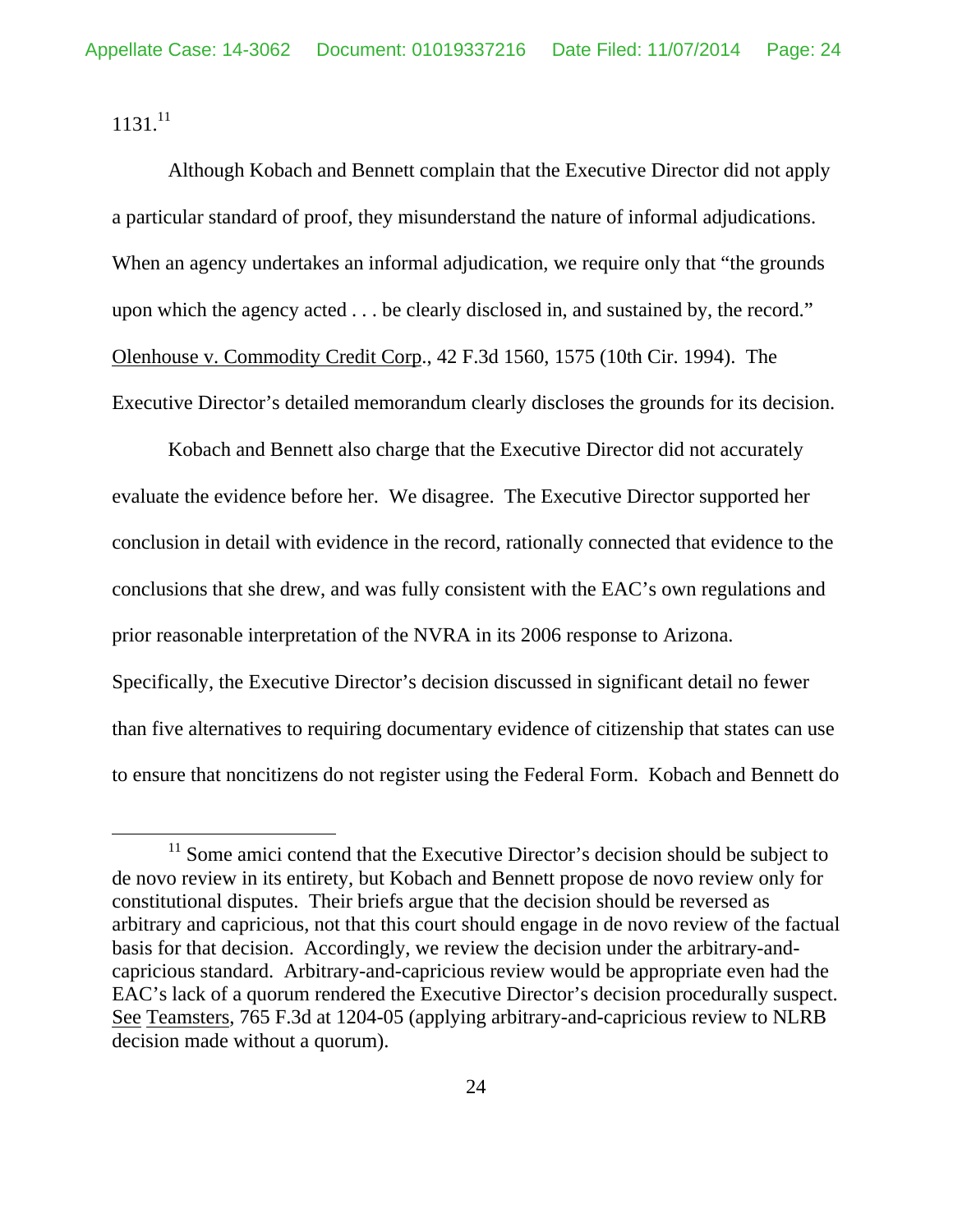not dispute that these means exist, and merely contend that they are overly onerous. But, in ITCA, the Court stated that the states must carry their burden "to establish in a reviewing court that a mere oath will not suffice." ITCA, 133 S. Ct. at 2260. Generalized complaints that the memorandum's suggested approaches present logistical difficulties do not meet ITCA's standard.

The states have failed to meet their evidentiary burden of proving that they cannot enforce their voter qualifications because a substantial number of noncitizens have successfully registered using the Federal Form. Nor do they raise the argument that the Court suggested states might offer as part of an APA challenge: that the denial of their request was inconsistent with the EAC's granting other states' requests. Id. Even if we credited all of Kobach's and Bennett's criticisms of the Executive Director's decision, the states simply did not provide the EAC enough factual evidence to support their preferred outcome.

Moreover, had the EAC accepted the states' requests, it would have risked arbitrariness, because Kobach and Bennett offered little evidence that was not already offered in Arizona's 2005 request, which the EAC rejected. Changing course and acceding to their requests absent relevant new facts would conflict with the EAC's earlier decision. See In re FCC 11-161, 753 F.3d at 1142 (noting that "[t]he arbitrary-andcapricious standard requires an agency to provide an adequate explanation to justify treating similarly situated parties differently" (quotation omitted)); see also Eagle Broad. Grp., Ltd. v. FCC, 563 F.3d 543, 551 (D.C. Cir. 2009) (observing that "an agency may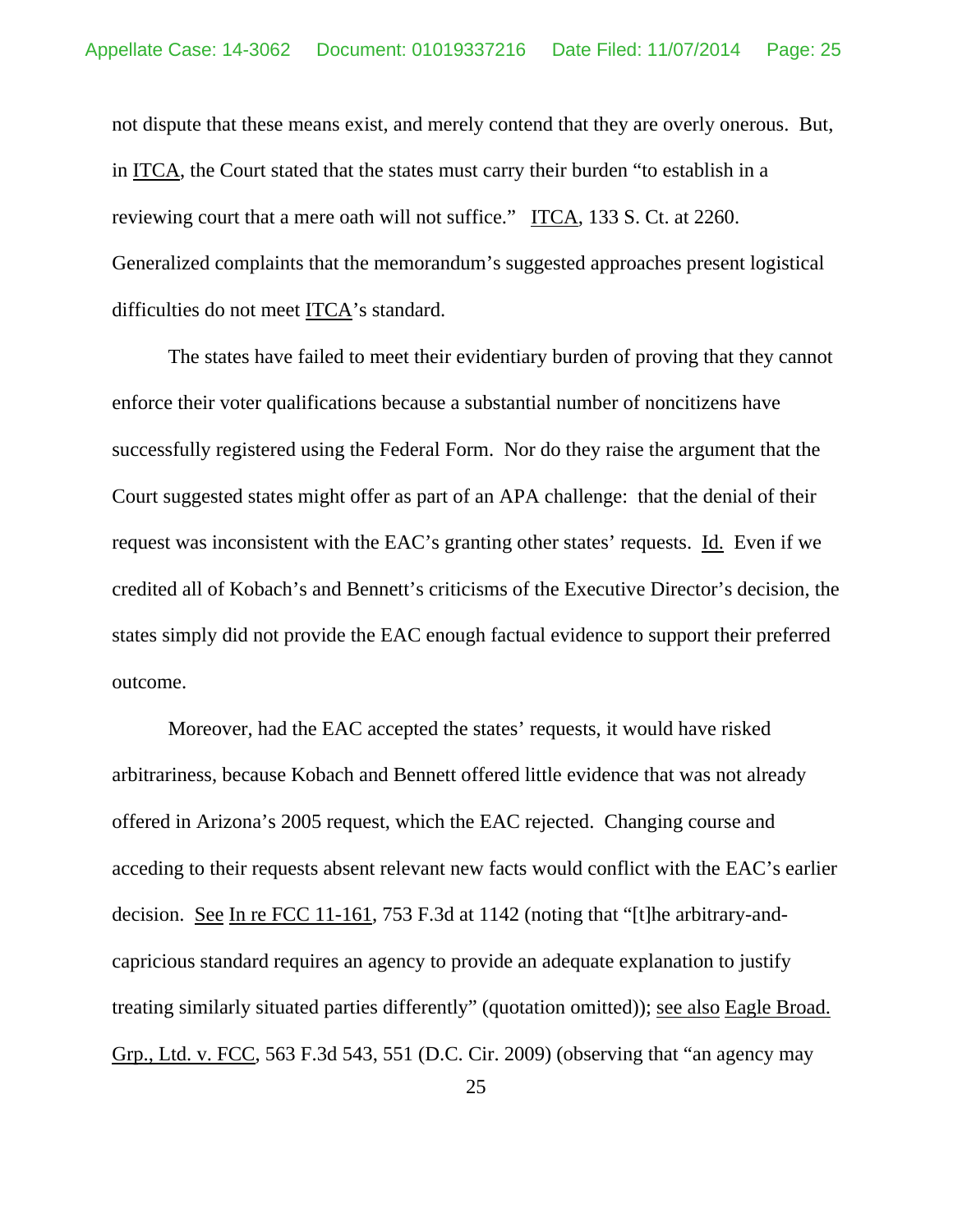not treat like cases differently" and that "an agency's unexplained departure from precedent must be overturned as arbitrary and capricious" (citations omitted)).

## **D**

Finally, we consider the states' constitutional claims. Kobach and Bennett argue that the EAC's denial creates an unconstitutional preclearance regime. See Shelby Cnty. v. Holder, 133 S. Ct. 2612, 2631 (2013). They also argue that states' constitutional powers to enforce voter qualifications trump Congress' Elections Clause power to enact regulations governing the procedures for federal elections.

**1** 

Unlike the statute at issue in Shelby County, the NVRA does not require preclearance of state election laws. Cf. id. at 2624. Instead, the NVRA establishes that the Federal Form for voter registration can only be modified by the federal government, not directly by states, and that states must "accept and use" the Federal Form to register voters for federal elections. See ITCA, 133 S. Ct. at 2259. The NVRA therefore leaves Arizona and Kansas free to choose whether to impose a documentary evidence of citizenship requirement on voters in state elections.<sup>12</sup>

Accordingly, Shelby County does not cast doubt on the NVRA's constitutionality

<sup>&</sup>lt;sup>12</sup> Whether Kansas' or Arizona's own constitutions permit this requirement is not before us in this case. See Belenky v. Kobach, 13-4150-EFM-KMH, 2014 WL 1374048, at \*4 (D. Kan. Apr. 8, 2014) (unpublished) (remanding to state court a lawsuit alleging that Kansas's imposition of proof-of-citizenship requirements on registrants using the state form violates the Kansas constitution and Kansas statutes).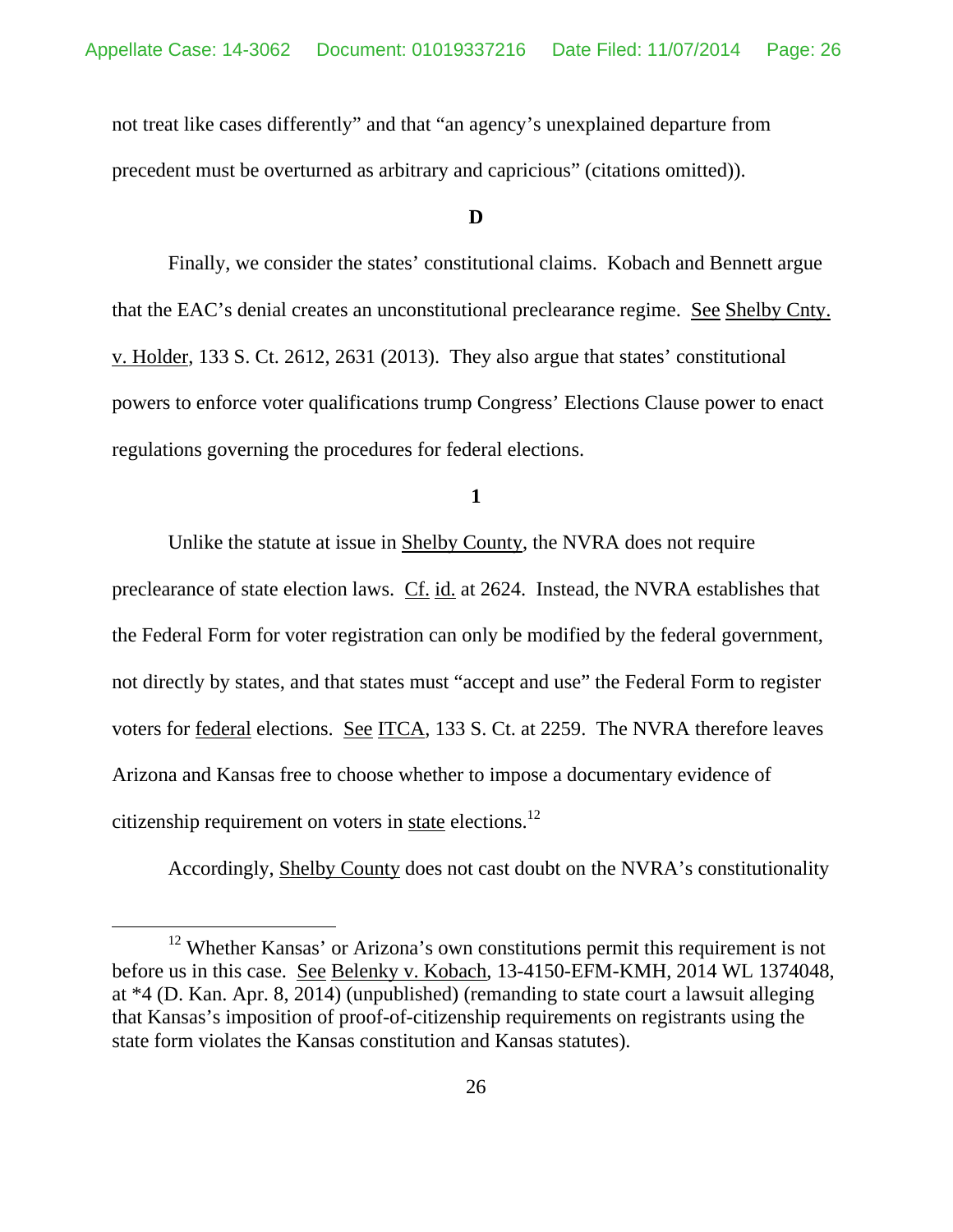as interpreted in ITCA. Rather, Shelby County cites ITCA for the proposition that the federal government retains "significant control over federal elections." Shelby County, 133 S. Ct. at 2623.13 Far from undermining ITCA, Shelby County reaffirms its core holding.

**2** 

Kobach's and Bennett's argument that the states' Qualifications Clause powers trump Congress' Elections Clause powers is foreclosed by precedent. In ITCA, the Court clearly held that Congress' Elections Clause powers preempt state laws governing the "Times, Places and Manner" of federal elections, including voter registration laws. 133 S. Ct. at 2253. Citing the Federalist Papers, the Court noted that the Framers expressly rejected giving the states exclusive authority to regulate federal elections because "an exclusive power of regulating elections for the national government, in the hands of the State legislatures, would leave the existence of the Union entirely at their mercy." Id.<sup>14</sup> Only the dissenting opinion by Justice Thomas endorses the theory that Arizona and Kansas press before this court. Id. at 2266-69 (Thomas, J., dissenting). The dissent proves the point.

 $13$  Shelby County signals unanimous support for this proposition. The four dissenters regarded ITCA as consistent with their claim that "Congress holds the lead rein in making the right to vote equally real for all U.S. citizens." Shelby County, 133 S. Ct. at 2637 n.2 (Ginsburg, J., dissenting).

 $14$  In ITCA, the Court noted that this "prospect seems fanciful today." 133 S. Ct. at 2253. But during oral argument in the district court, the states took the position that there were no limits on their ability to include requirements on the Federal Form so long as those requirements reflected valid state law enactments.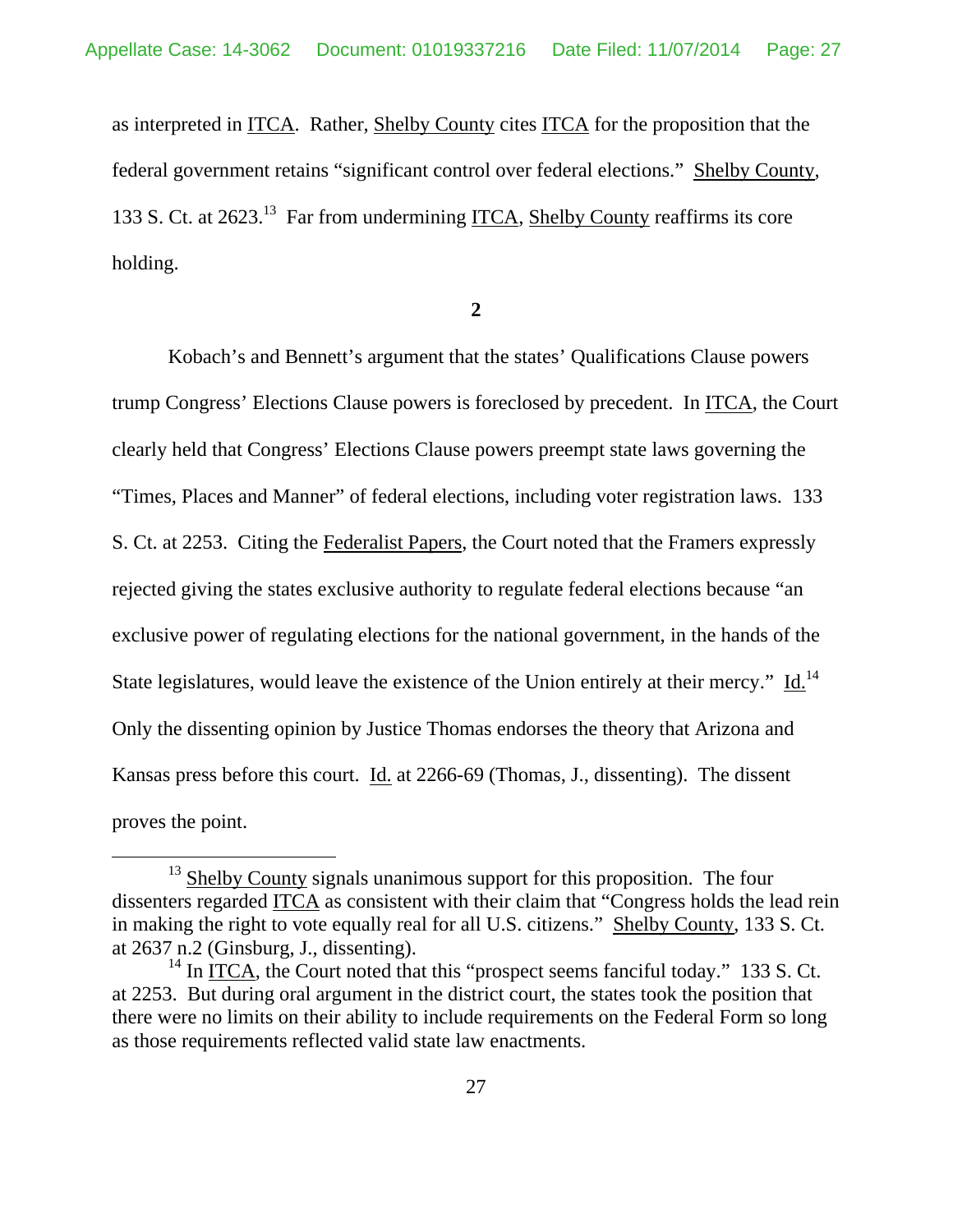With the Supreme Court's recent precedent squarely against their position, we cannot accept Kobach's and Bennett's contention that states' Qualifications Clause powers trump Congress' Elections Clause powers. Nor can we credit their contention that the EAC's refusal to modify the Federal Form unconstitutionally precludes them from enforcing their laws intended to prevent noncitizen voting. As discussed in Section II.C, supra, there are at least five alternate means available to the states to enforce their laws, and they have not provided substantial evidence of noncitizens registering to vote using the Federal Form.

#### **III**

 In sum, the EAC had valid authority under HAVA to subdelegate decisionmaking authority to its Executive Director relating to the contents of the Federal Form. Under the unique circumstances of this case (involving a quorum-less EAC), an appeal from the Executive Director's decision to deny the states' requests to modify the contents of the Federal Form was impracticable. Consequently, the Executive Director's decision constitutes final agency action. And that action—which fell within the bounds of the subdelegation that the EAC issued when it had a quorum—was procedurally valid. Contrary to Kobach's and Bennett's claims, the NVRA does not impose a ministerial duty on the EAC to approve state requests to change the Federal Form. The Executive Director's denial of the states' requests survives our APA review, and the states' constitutional claims are unavailing. We therefore **REVERSE** the ruling of the district court and **REMAND** the case to the district court with instructions to vacate its order